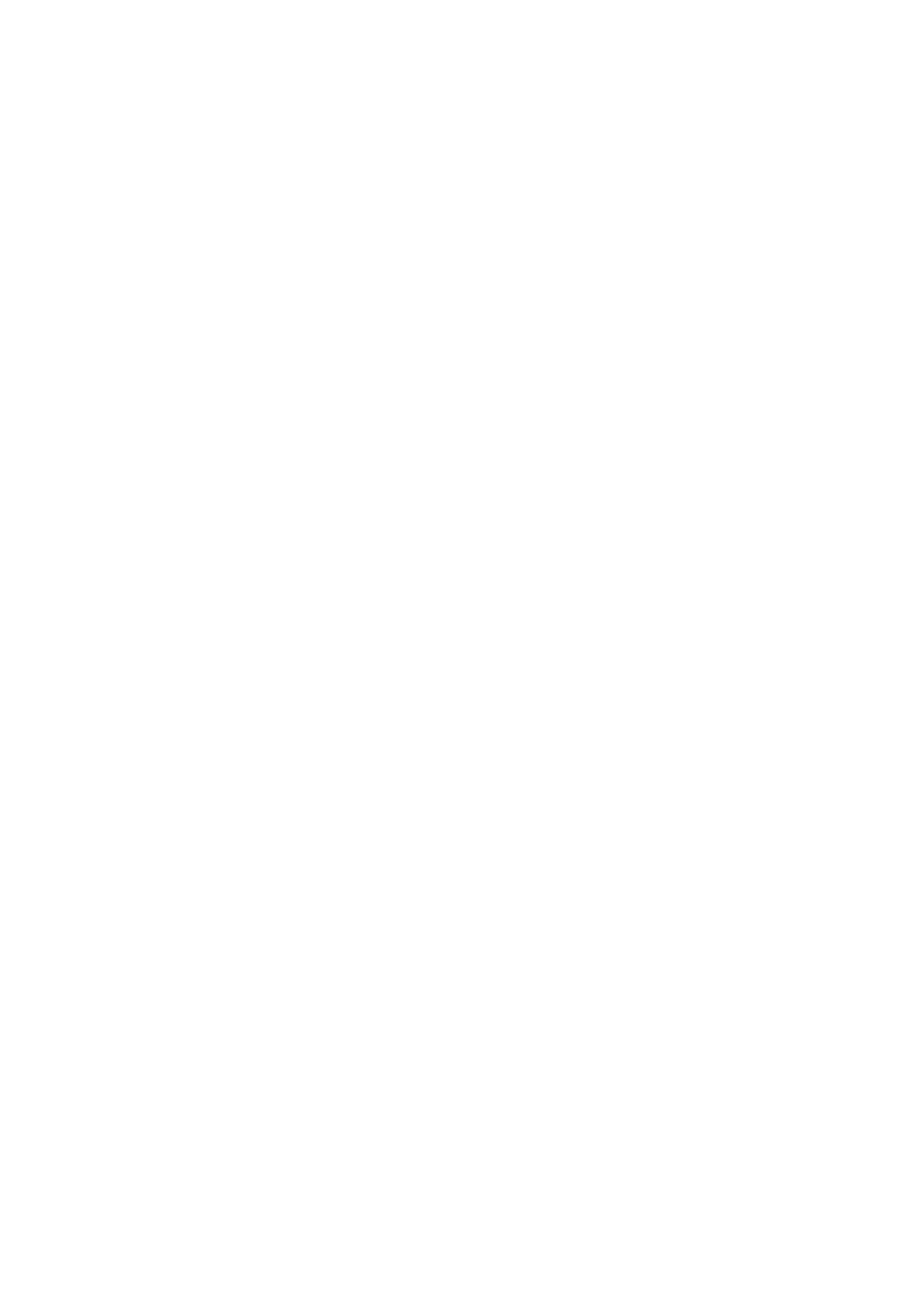# **− AFRICAN STATE ISLANDS −**

This section covers the Republic of Cabo Verde, the Union of the Comoros and the Republic of Seychelles. Comoros and Cabo Verde do not have a specific offence of trafficking in persons in their legislation. The Republic of Seychelles introduced a specific offence of trafficking in persons in May 2014. At the moment of the preparation of this Report, the national authorities of Cabo Verde are drafting a new legislation to criminalize trafficking in persons.

#### *Investigations and suspects*

In the absence of specific offences on trafficking in persons, in these three countries no cases were reported during the period considered.

Source: Ministry of Social Development and Culture and Police- Seychelles / Committee on the Elimination of Discrimination against Women – Comoros / United Nations Human Right Council – Cape Verde.

#### *Victims*

The Human Right Committee reports about child sexual exploitation occurring in the Republic of Cabo Verde and indicates the country as a transiting point for trafficking routes.

Source: United Nations Human Right Council - Report of the Working Group on the Universal Periodic Review.

In the Seychelles, the national authorities report about trafficking victims in connection with sex tourism. They also report about cases of migrant workers experiencing abusive conditions.

Source: Seychelles National Authorities.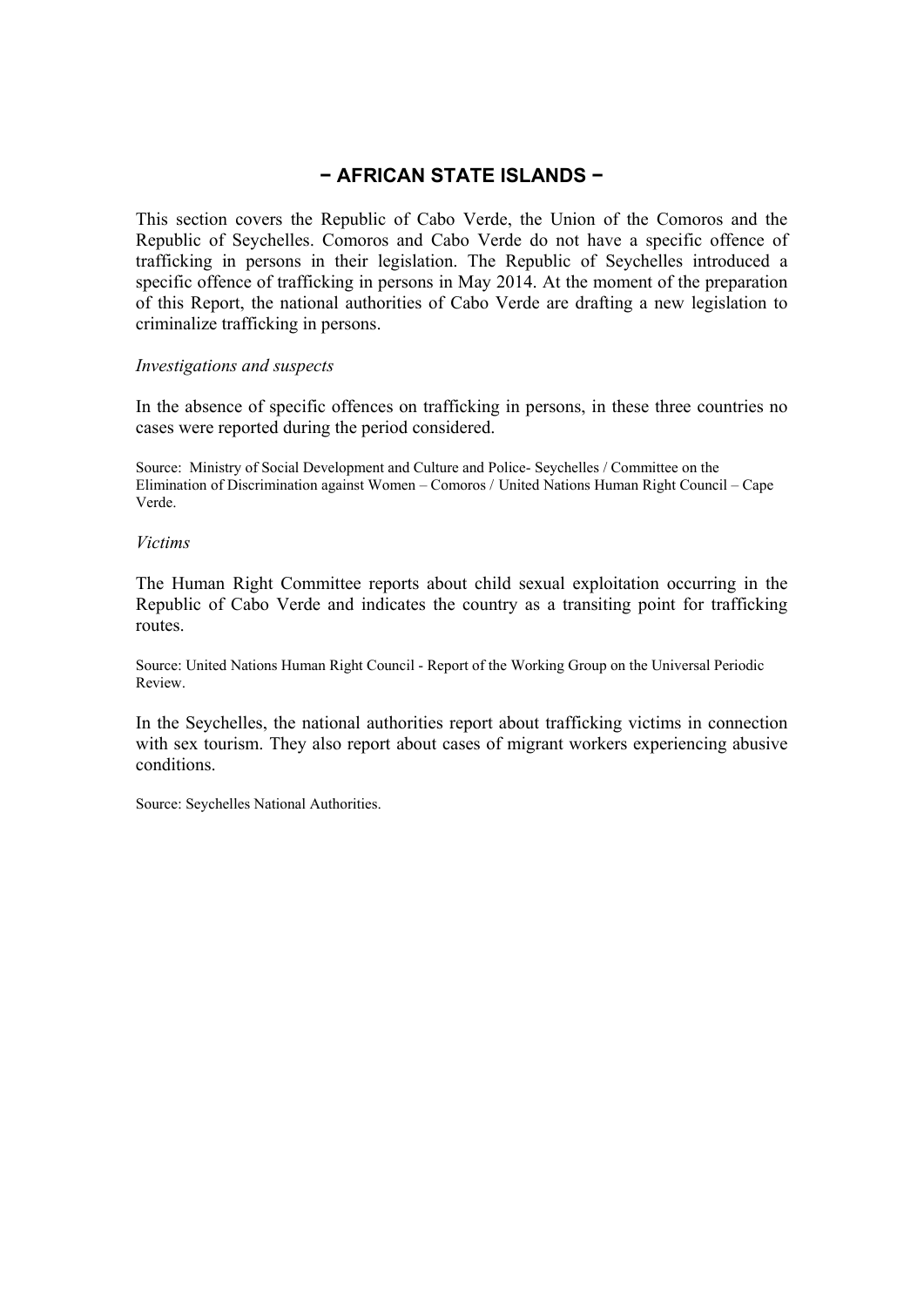# **− BOTSWANA−**

The Trafficking in Persons Act was approved by the Parliament in July 2014. The entry into force of the new bill introduces for the first time the specific offence of trafficking in persons in the legislation of Botswana. Before the introduction of this bill, other articles of the criminal code on slavery, forced prostitution and child prostitution were used to prosecute cases of trafficking in persons.

## *Investigations and suspects*

Because of the absence of the specific offence on trafficking in persons, no prosecutions for this crime were recorded during the reporting period.

## *Victims*

The authorities reported about children trafficked abroad (20 cases between 2006 and 2013). Apparently the majority refer to family disputes.

Concerning victims trafficked to Botswana, local authorities report about East Asian victims exploited in local factories, and about other foreigners exploited in forced labour. Authorities also report about sexual exploitation of children and women trafficked from the rural to urban areas of the country.

Source: Ministry of Defense, Justice and Security.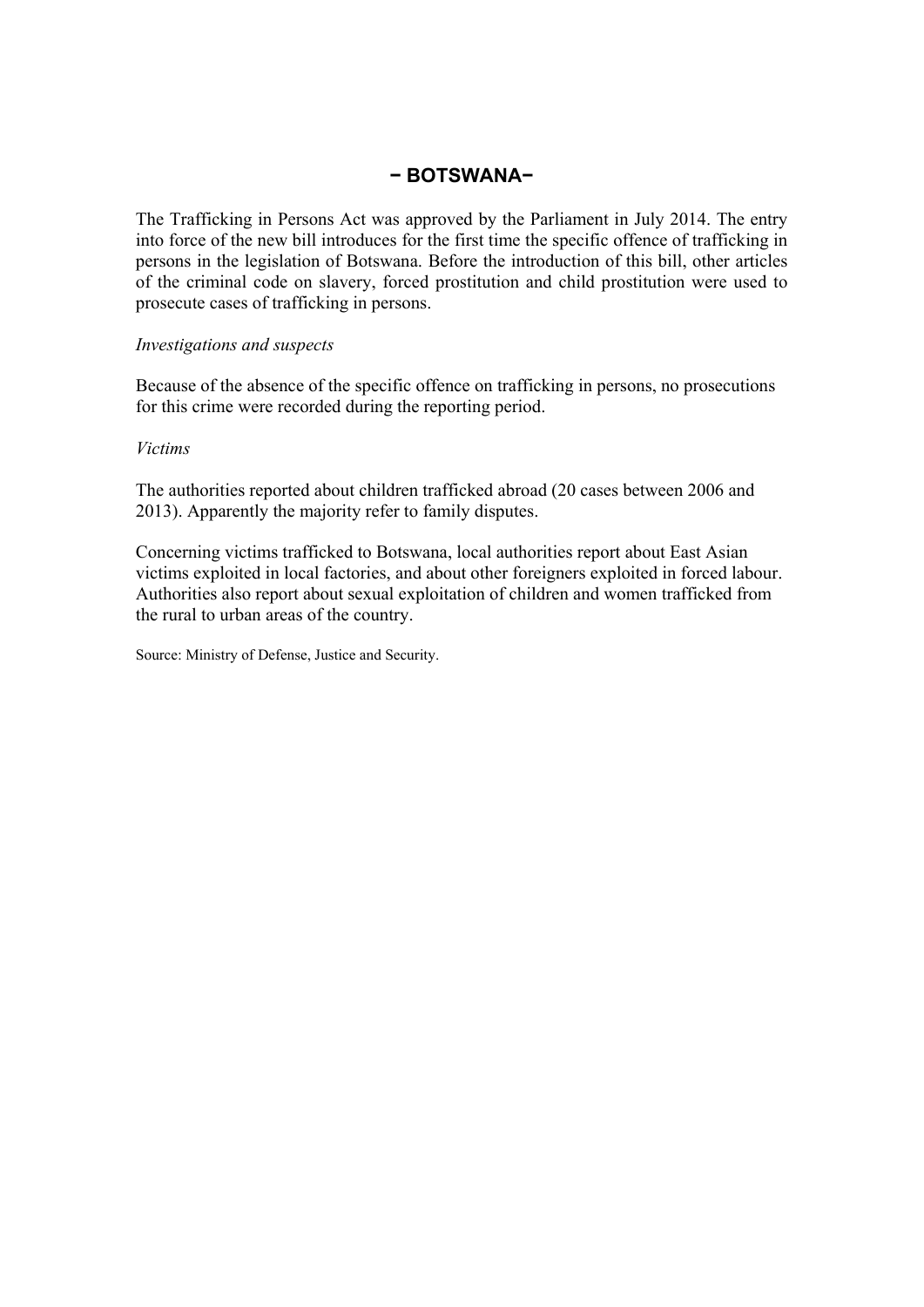# **− BURKINA FASO −**

The current legislation on trafficking in persons in Burkina Faso covers all forms of exploitation indicated in the UN Trafficking Protocol.



**Number of child victims of trafficking, by gender, 2010-2011** 



Source: Direction générale de l'encadrement et de la protection de l'enfant et de l'adolescent/MASSN.



Source: Direction générale de l'encadrement et de la protection de l'enfant et de l'adolescent/MASSN.

**Number of repatriated victims (nationals of Burkina Faso), by country of destination, 2010-2011** 



Source: Direction générale de l'encadrement et de la protection de l'enfant et de l'adolescent/MASSN.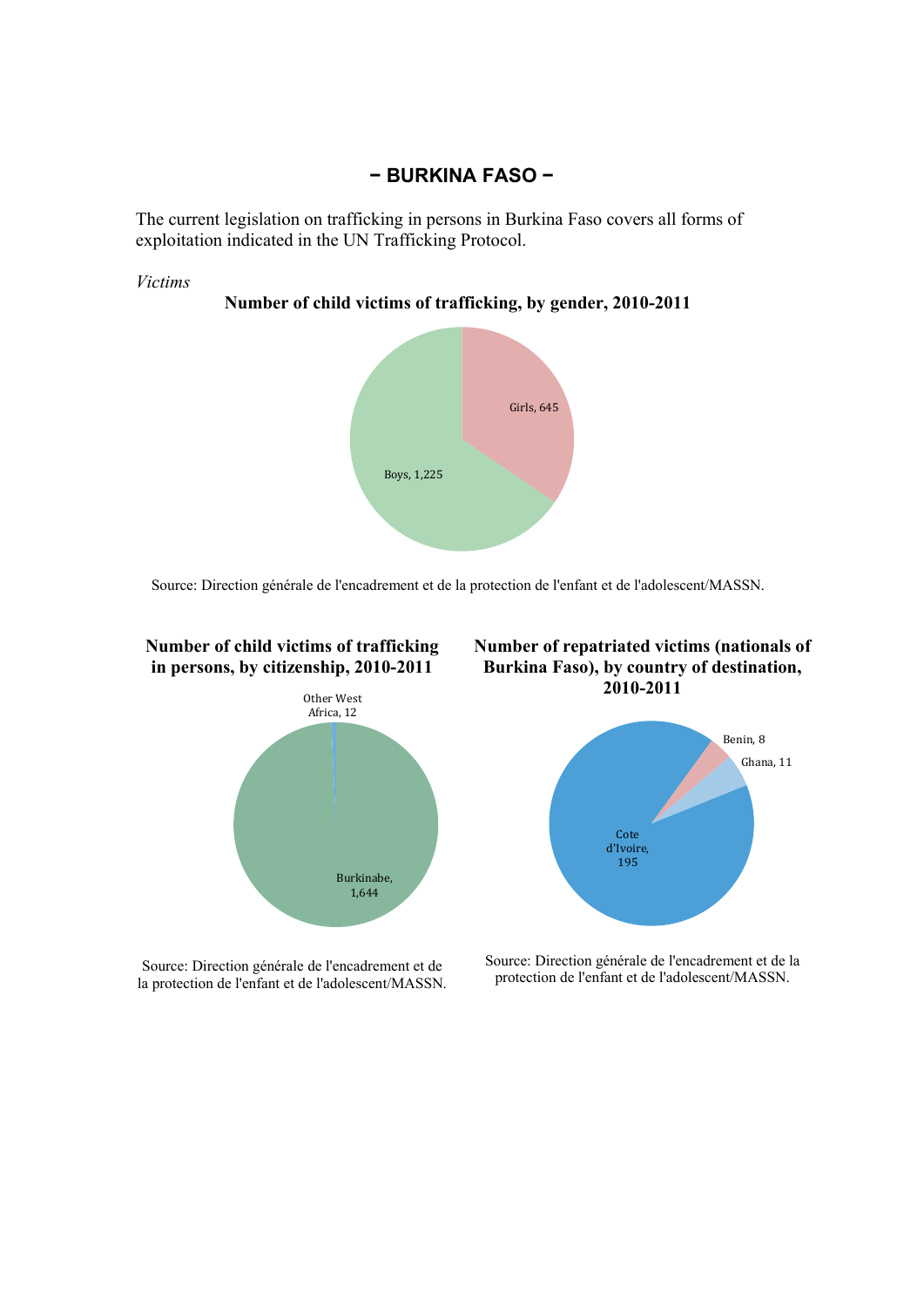# **− CAMEROON−**

A specific offence on trafficking in persons criminalizing all forms listed in the UN Trafficking Protocol was introduced at the end of the year 2011. Before that, the law only specifically criminalized child trafficking.

## *Victims*

In the year 2013, the United Nations Human Right Council reported about the exploitation of children in Cameroon, especially in the cocoa and other plantations.

The Committee for the Right of the Child reported on the sexual exploitation of children and minors. During the same period, also local and international NGOs reported the exploitation of children as domestic servants, as well as the sexual exploitation of children and minors in the urban areas. Some NGOs indicated some ethnic minorities in the countries are particularly vulnerable to labour exploitation.

Source: Human Rights Council – Compilation prepared by the Office of the High Commissioner of Human Rights in accordance with paragraph 5 of the Annex to Human Rights Council Resolution 16/21.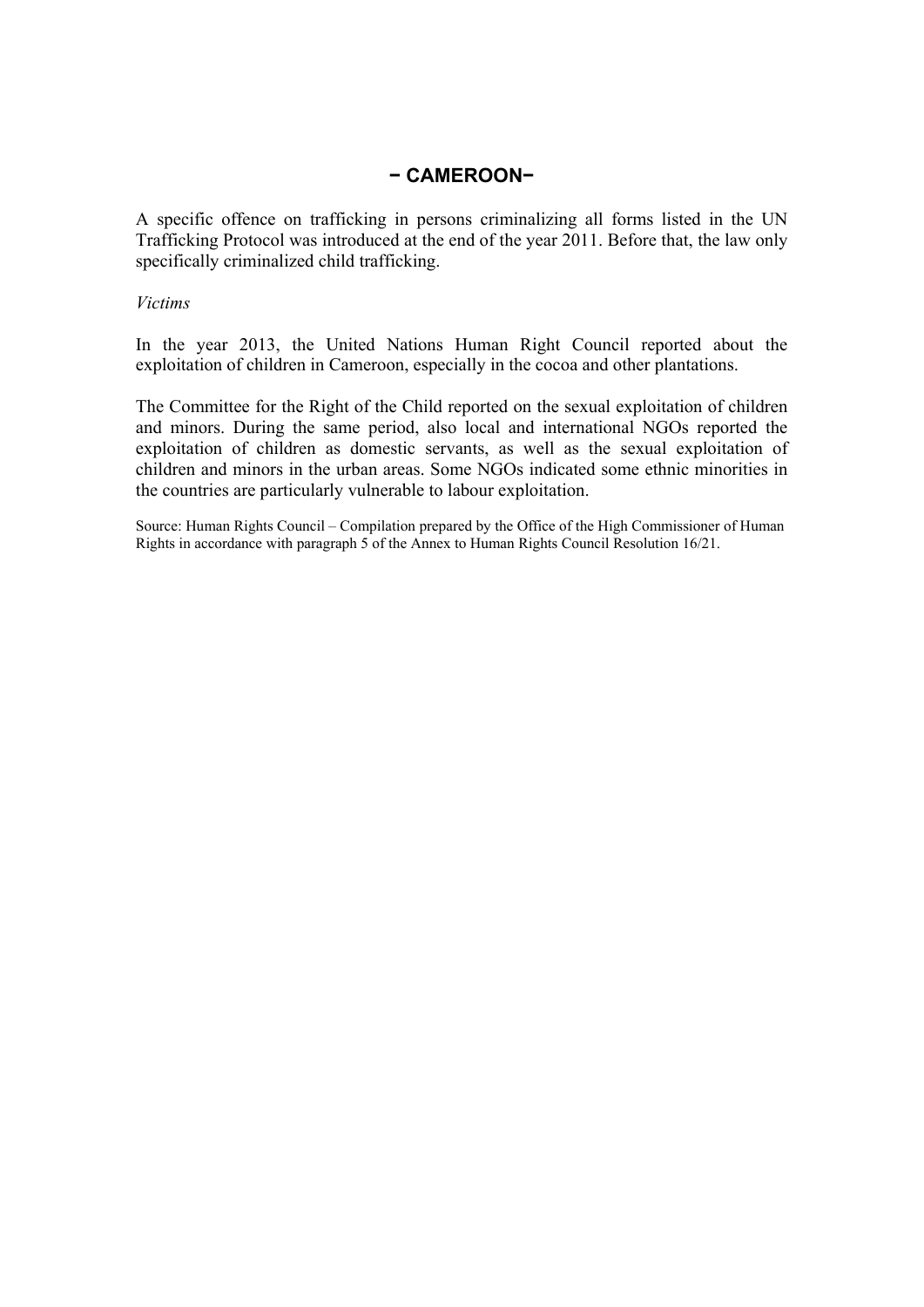# **− CENTRAL AFRICAN REPUBLIC −**

The current legislation on trafficking in persons in Central African Republic was adopted in 2010, and covers all forms of exploitation indicated in the UN Trafficking Protocol.

#### *Victims*

According to the United Nations Integrated Peace building Office in the Central African Republic (BINUCA), the recruitment of children among armed groups is an issue of a major concern in the country.

In 2010, BINUCA reported the UFDR (Union of Democratic Forces for Unity, the CPJP (Convention of Patriots for Justice and Peace) as well as other smaller militias recruiting children in their armed group in the North and North East of the country. During the same period, the LRA (the Lord Resistance Army) was reported to operate in the North West and in other parts of the country recruiting children as combatants. Between 2009 and 2010, the UN assisted about 26 children recruited by the LRA from Uganda, Democratic Republic of Congo, Sudan and within the Central African Republic. These children were used by LRA as combatants, carriers, domestic servant and sexual slaves.

In 2009 and 2010, UNICEF has assisted 525 child soldiers recruited by the APRD (Armée Populaire pour la Restauration de la Démocratie) in the region of Ouham-Pendé. In 2010, other 108 children recruited by the same group were assisted in the region of Nana-Gribizi. The FDPC (Democratic Front of the Central African People) was reported to actively recruit children in the area of Kabo, and the MLCJ (Movement of Central African Liberators for Justice) was reported to do the same in the province of Vakaga.

In 2011, BINUCA reported the recruitment of children among the armed groups continued, especially in the North and the East of the country. The LRA actively recruited children in cities and villages in the regions of Haut-Mbomou, Mbomou, Haute-Kotto and Vakaga.

The use of children made by armed groups and local militias continued also during the year 2012. UNICEF assisted the reintegration of about 606 child soldiers.

Since December 2012, the overall security situation in the country deteriorated. The UN flagged the use of children as combatants by the SELEKA armed group as well as by other groups. Between January and February 2013, 27 cases of recruitment for child soldiering were reported to be committed by SELEKA. Also the governmental forces and 'self-defence' militias were reported to recruit children as combatants. BINUCA also reports cases of sexual slavery and forced marriages.

Source: BINUCA.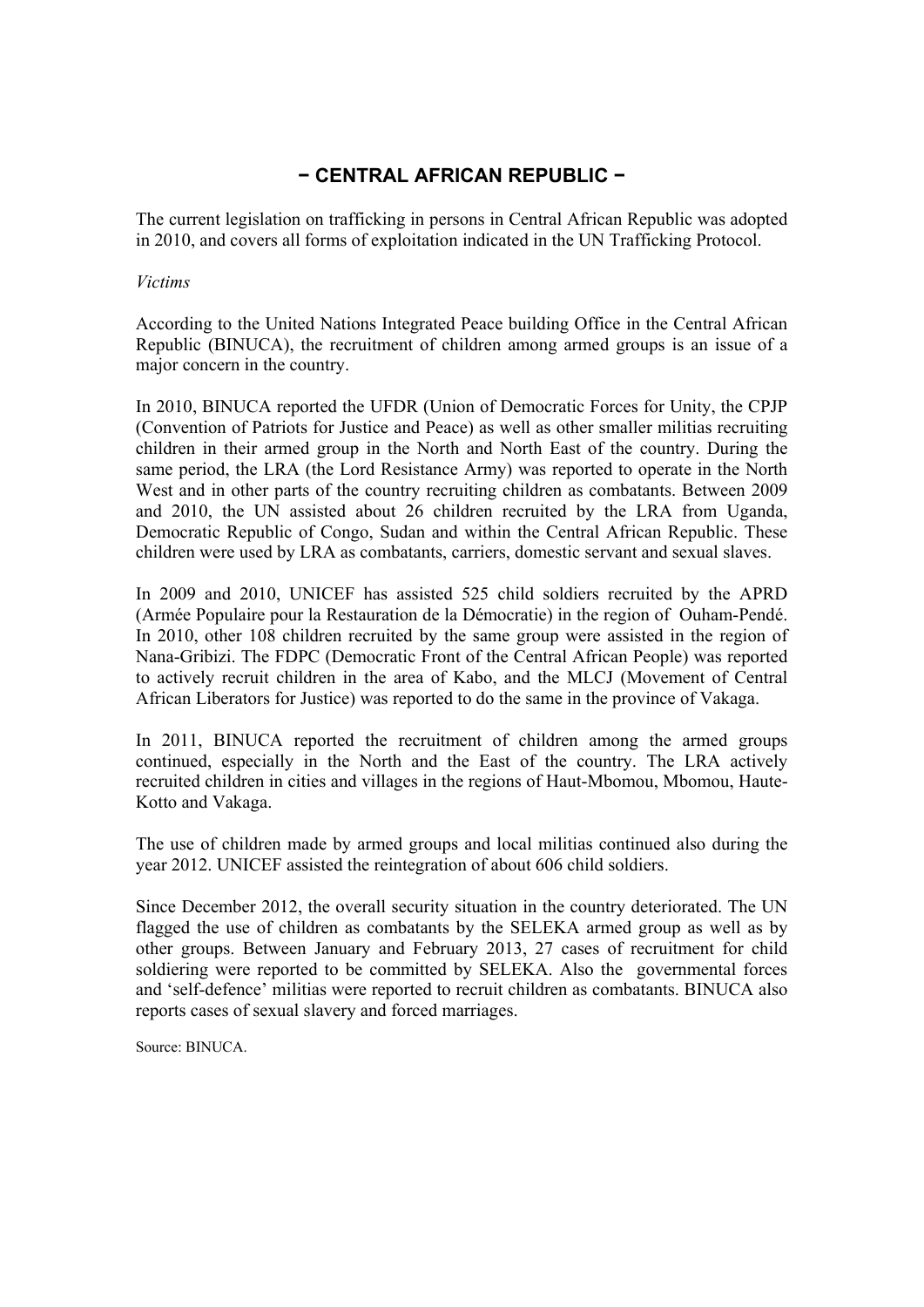# **− REPUBLIC OF THE CONGO −**

The current legislation on the protection of the child in the Republic of the Congo covers trafficking in children. A new legislation in line with the UN Trafficking Protocol is currently under discussion in the Parliament.

## *Victims*

According to local authorities, during the reporting period, 123 child victims (100 girls, and 23 boys) have been detected and assisted. The children were all exploited in forced labour. Victims were all trafficked from Benin and one from Togo.

Source: Project de lutte contre la traite des enfants de Pointe Noire.

According to a recent study, victims of all profiles are trafficked in the Republic of Congo. Children are exploited in the informal sector, adults and children a exploited in the fishing industry and in the agriculture sector. Female victims are also exploited as domestic servants, sexually exploited. Victims are trafficked internally from the rural to the urban areas of the country, and from other countries. Adult victims are trafficked mainly from the Democratic Republic of Congo, but also other neighbouring countries. Children are mainly trafficked from Benin and the Democratic Republic of Congo and less frequently from other neighbouring countries.

Source: Etude sur le phénomène de la traite des personnes en République du Congo, UNICEF-IOM-UNFPA, April 2013.

The UN Special Rapporteur for the Right of Indigenous Peoples reports about the custom of ethnic Bantus exploiting indigenous people in forced labour. In many instances, this takes the form of serfdom and domestic servitude, but also work force in the agriculture sector and hunting. Normally the exploitation takes the form of debt bondage.

Source: Human Right Council - 18th session, 11-July-2011.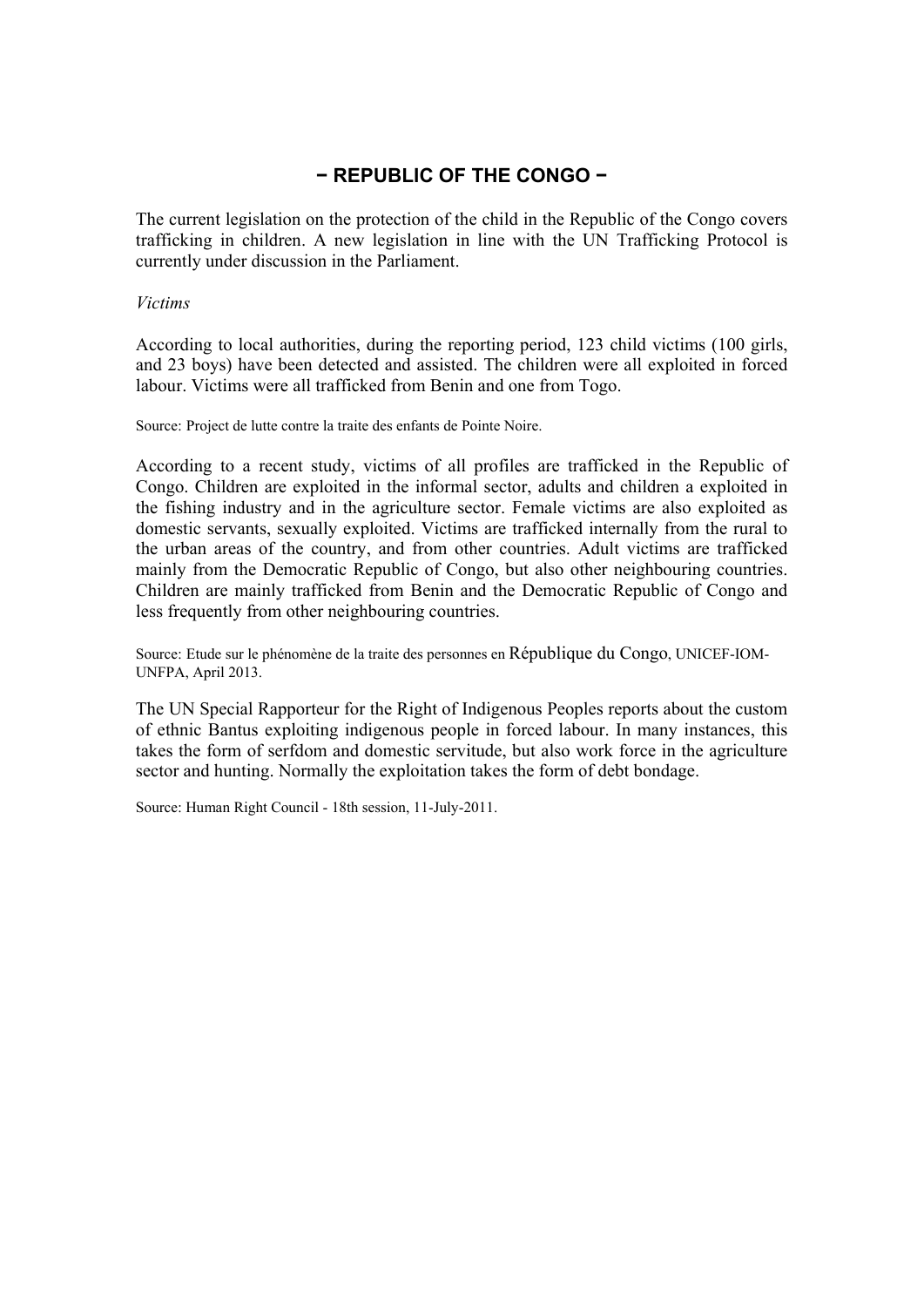# **− DEMOCRATIC REPUBLIC OF THE CONGO−**

The Democratic Republic of the Congo does not have a specific offence of trafficking in persons. The sexual violence statute may be used to prosecute some trafficking cases as it prohibits child and forced prostitution and sexual exploitation. The constitution forbids child soldiering.

## *Victims*

The UN Organization Stabilization Mission in the Democratic Republic of the Congo (MONUSCO) documented the systematic recruitment and use of children in armed conflict, particularly in North and South Kivu, Katanga and Orientale Province.

In 2010, MONUSCO facilitated the release of 2,006 children from national security forces and armed groups, 393 of whom had been separated from the Armed Forces of the Democratic Republic of Congo (FARDC). Between March and October 2010, MONUSCO facilitated the release of 868 children from the national security forces and armed groups and handed them over to UNICEF and child-protection actors for protection and reintegration. Since October 2010, some 300 children, FDLR (Democratic Forces for the Liberation of Rwanda) combatants disarmed by MONUSCO, primarily Congolese, have participated in the disarmament and resettlement programme.

In 2011, MONUSCO has documented the release of 647 children from FARDC and Congolese armed groups, mainly in the eastern part of the country, with 96 of them originating from the ranks of the Forces Démocratiques de Libération du Rwanda. Thirty-six children were also separated from Forces Républicaines Fédéralistes during its integration into FARDC.

In May 2012, MONUSCO reported that since January 122 children were rescued from national security forces and armed groups and reunified with their families, including 41 from Mayi-Mayi groups and 20 from Lord Resistance Army (LRA). Between May and November 2012, a total of 538 children (491 boys and 47 girls) were separated or escaped from different armed groups. The main recruiters were FDLR, LRA, Mayi-Mayi groups and M23. A total of 61 children were released from the Congolese armed forces. Interviews with 44 children and adults formerly associated with M23 indicated systematic recruitment of underage children, including girls, by this group.

During the first months of 2013, MONUSCO reported the dramatic increase of child recruitment by armed groups. Cases were documented of 210 children, 187 boys and 23 girls, who had been recruited or escaped from armed groups. A total of 21 boys, including at least 7 Rwandan, were interviewed by MONUSCO during the reporting period, bringing the total number of children associated with M23 documented by MONUSCO to 66. Their testimonies detailed widespread systematic underage recruitment on Congolese and Rwandan territories by M23.

Source: MONUSCO – UN Organization Stabilization Mission in the Democratic Republic of the Congo.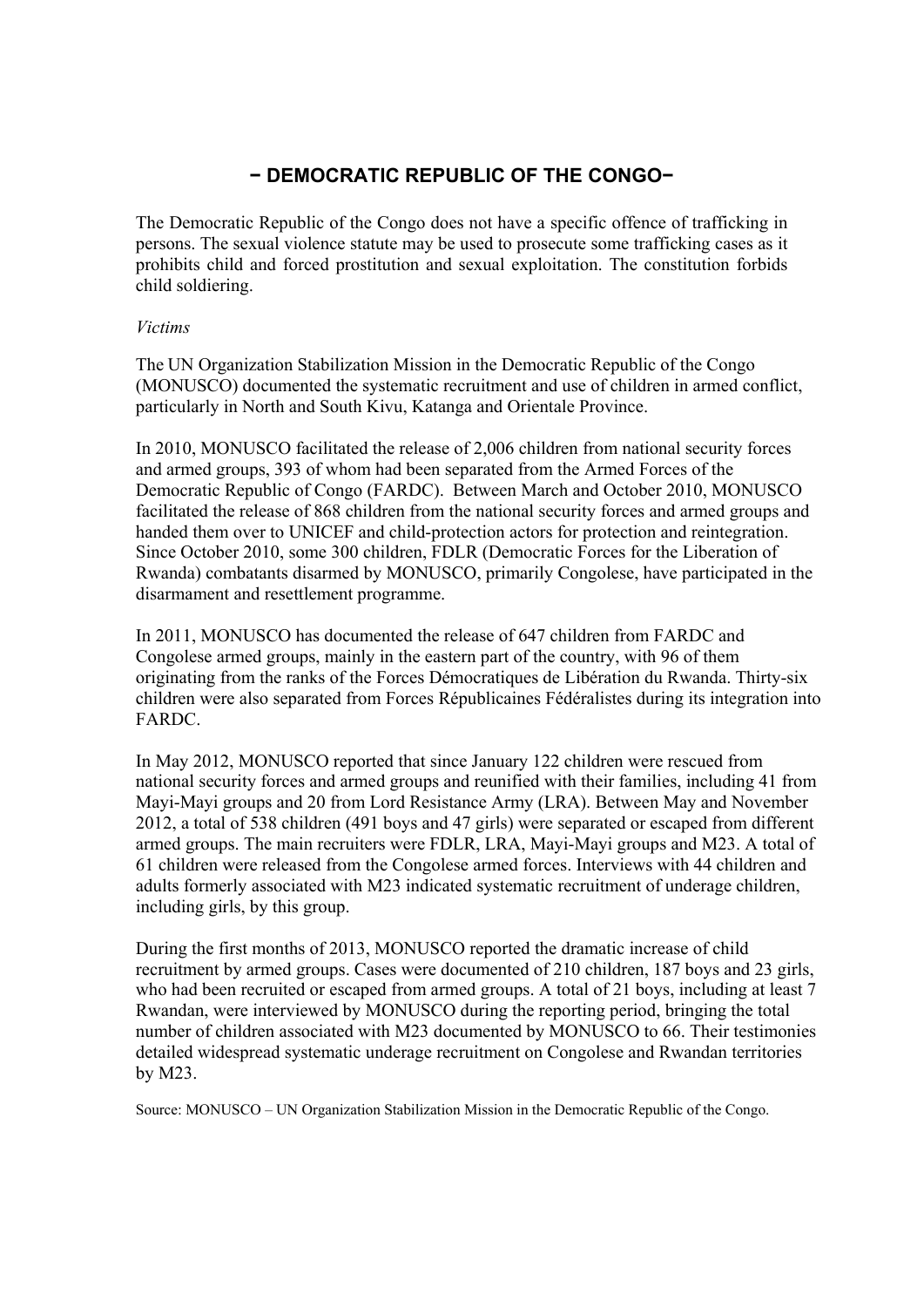# **− GABON −**

The current legislation on trafficking in persons in Gabon covers trafficking in children.

## *Investigations and suspects*

About 45 persons have been investigated for child trafficking during the year 2010.

Source : Interpol.

## *Victims*

In the year 2010, about 140 child victims exploited in forced labour have been identified by local authorities.

Source: Interpol.

In the year 2011, the local NGO ESPOIR assisted 18 children (below 20 years old), one boy and 18 girls, victims of trafficking. The children were trafficked from Benin, Nigeria, Cameroon, Togo, Burkina, Mali and Chad.

Source: NGO Espoir.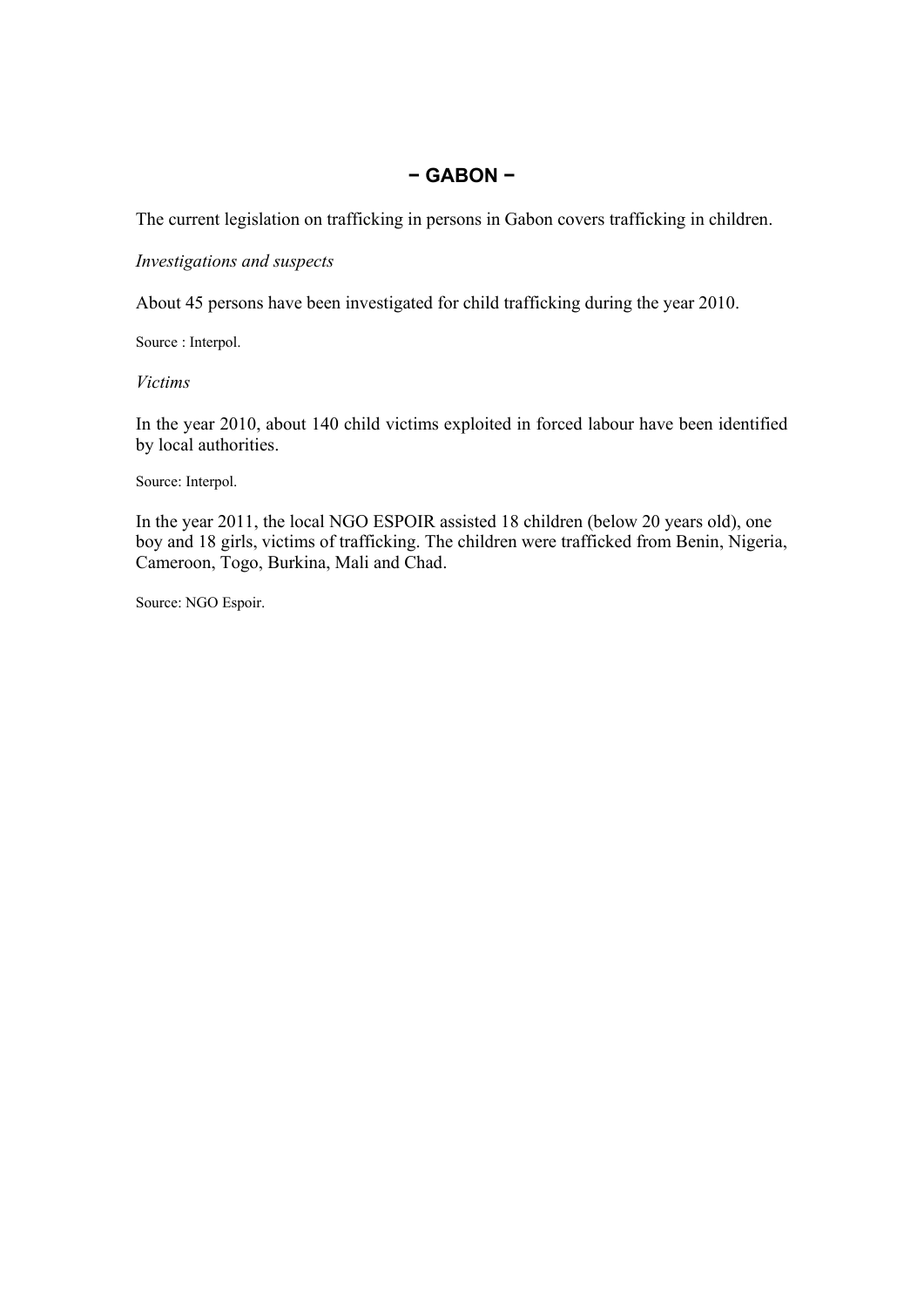# **− GAMBIA −**

The current legislation on trafficking in persons in Gambia was introduced in 2007, and it covers all forms of exploitation indicated in the UN Trafficking Protocol.

#### *Investigations and suspects*

During the year 2011, ten cases of trafficking in persons were investigated and two reached the prosecution stage under the anti-trafficking in persons law.

Source: Ministry of Justice.

## *Victims*

The national authorities reports children are trafficked from Gambia to Senegal for domestic servitude and forced begging. Women and Children are trafficked to Gambia from Senegal, Sierra Leone, Liberia, Ghana, Nigeria, Guinea Bissau, Guinea Conakry and Benin.

Internal trafficking is also detected in Gambia, and victims are trafficked for sexual exploitation, forced begging and forced labour. Trafficking originates from the rural areas to the main cities. Main destinations for internal trafficking are the capital city (Banjul), its suburbs and the border towns.

Source: National Agency Against Trafficking in Persons (NAATIP).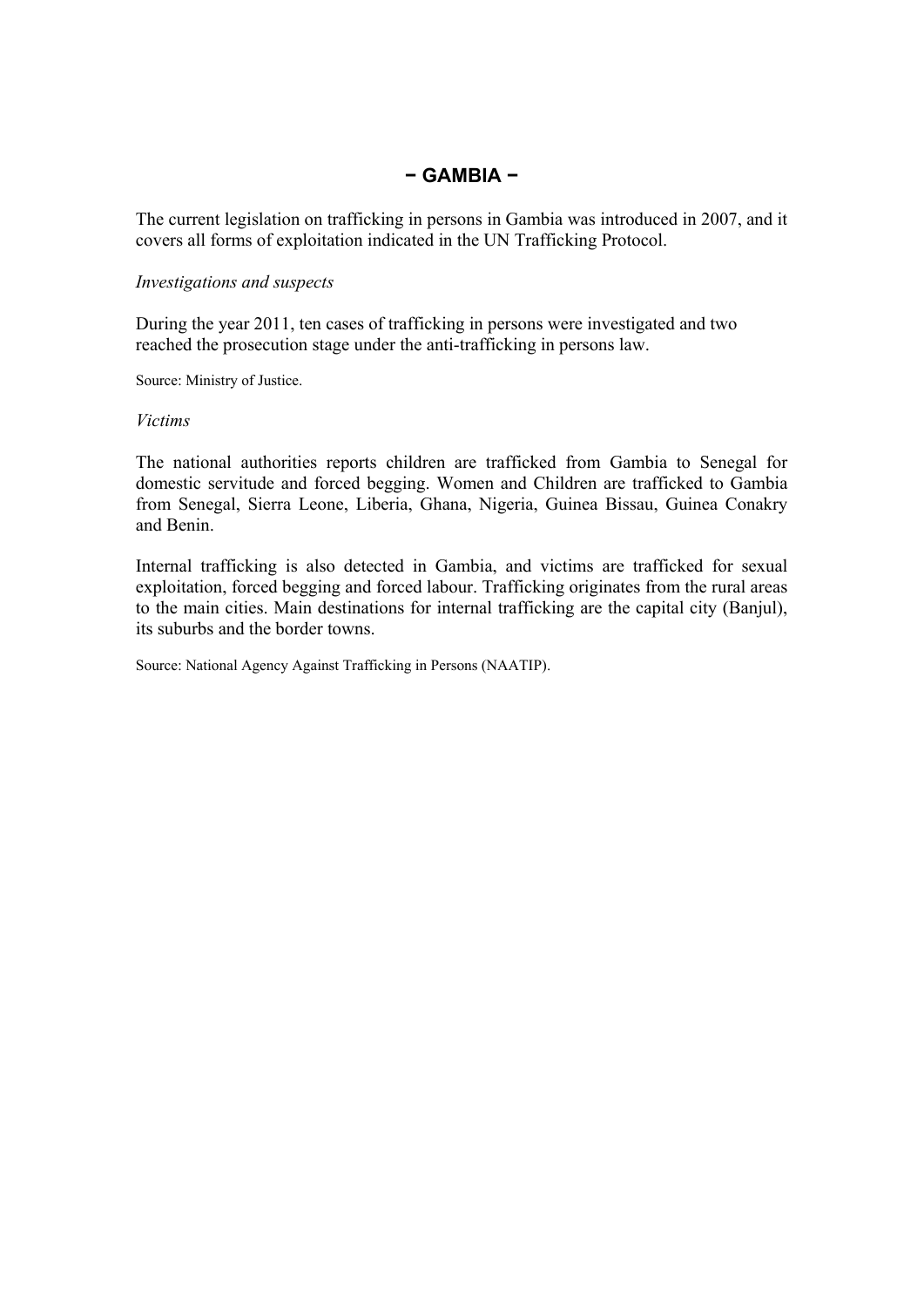# **− GUINEA BISSAU −**

Guinea Bissau adopted a comprehensive law on trafficking in persons in 2011. This law criminalizes all aspects of trafficking considered in the UN Protocol. The legislation existing before just covered child trafficking.

#### *Investigations and suspects*

No cases were recorded during the reporting period.

Source: Liga Guineense dos Direitos Humanos.

#### *Victims*

The *Liga Guineense dos Direitos Humanos* reports different instances of child trafficking, including for sexual exploitation and the use of children exploited by the religious schools for begging (*talibe*). The *Liga* reports about of children ranging between 13 and 16 exploited in prostitution, taking place in the hotels of the country's islands. Child prostitution is also reported in the continental urban areas.

Source: Liga Guineense dos Direitos Humanos.

The phenomenon of *talibe* is also documented by the UN Human Rights Council, indicating not only locals, but also children from the neighboring countries are trafficked in Guinea Bissau for this purpose.

Source: Human Rights Council Report of the Working Group on the Universal Periodic Review - June 2010.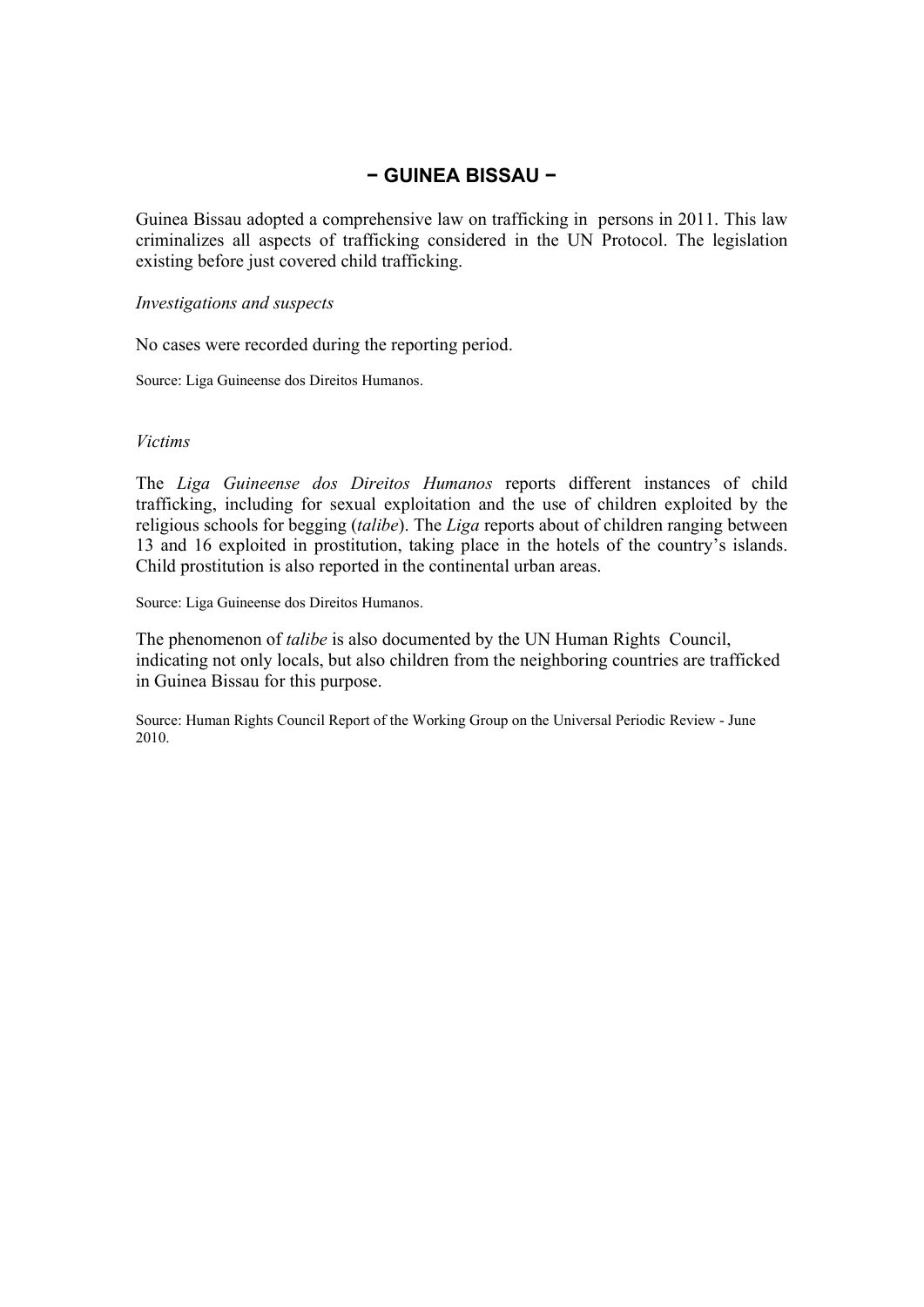# **− KENYA−**

The current legislation on trafficking in persons in Kenya was adopted in October 2010, and covers all forms of exploitation indicated in the UN Trafficking Protocol.

## *Investigations and suspects*

Between 2010 and 2012, no cases of trafficking in persons had been prosecuted under the new law in Kenya.

Source: Police Annual Crime Report 2011.

#### *Victims*

According to the UN Committee on the Elimination of Discrimination against Women, trafficking for sexual exploitation exists within the larger phenomenon of sex tourism.

Source: UN Committee on the Elimination of Discrimination against Women, Forty-eighth session, 17 January – 4 February 2011.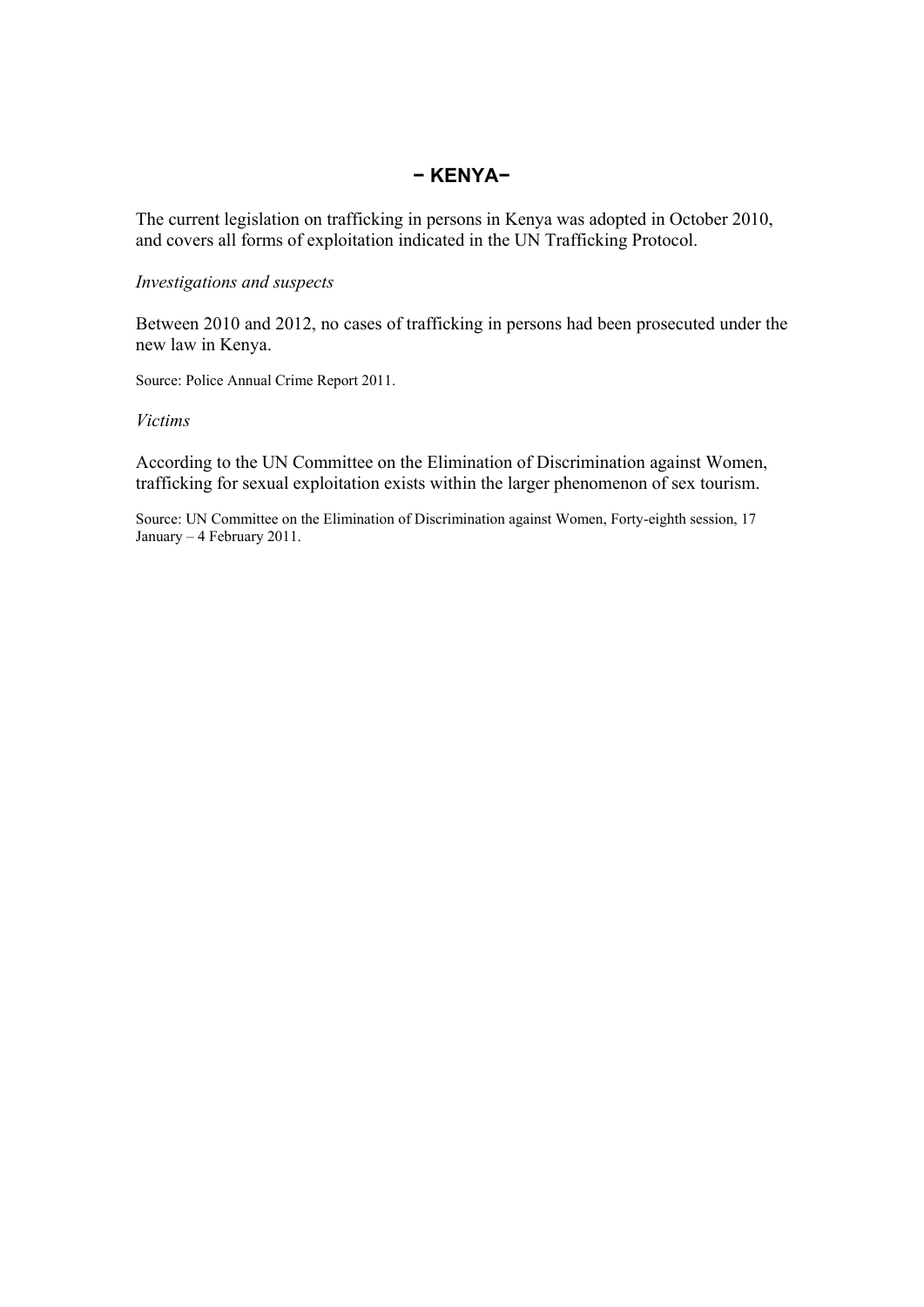# **− LESOTHO−**

The current legislation on trafficking in persons was adopted in Lesotho in December 2010. The law covers all forms of exploitation indicated in the UN Trafficking Protocol.

#### *Investigations and suspects*

In January 2011, two women and two men were arrested for trafficking in persons. They were allegedly planning to exploit three girls in prostitution. As the trafficking in persons offence was not in place at the time of the events, prosecution was not carried out.

#### Source: Police.

In January 2012, the first conviction for trafficking was recorded in Lesotho. The person convicted was East Asian trafficking one East Asian woman for sexual exploitation.

Source: Child and Gender Protection Unit of the Lesotho Police and the Lesotho Department of Public Prosecution.

In the year 2012 and 2013, a total of 12 men and 6 women have been prosecuted for trafficking in persons. The majority (14) of them were local nationals, four were foreigners.

Source: Child and Gender Protection Unit of the Lesotho Police.

#### *Victims*

During the years 2012 and 2013, 19 victims have been detected. Among them, eight women, five men, four girls and two boys. The victims were trafficked for forced labour (nine), sexual exploitation (three), forced marriages (four) and illegal adoption (two). Source: Child and Gender Protection Unit of the Lesotho Police.



# **Victims of trafficking in persons, by trafficking flows, 2012-2013**

Source: Child and Gender Protection Unit of the Lesotho Police.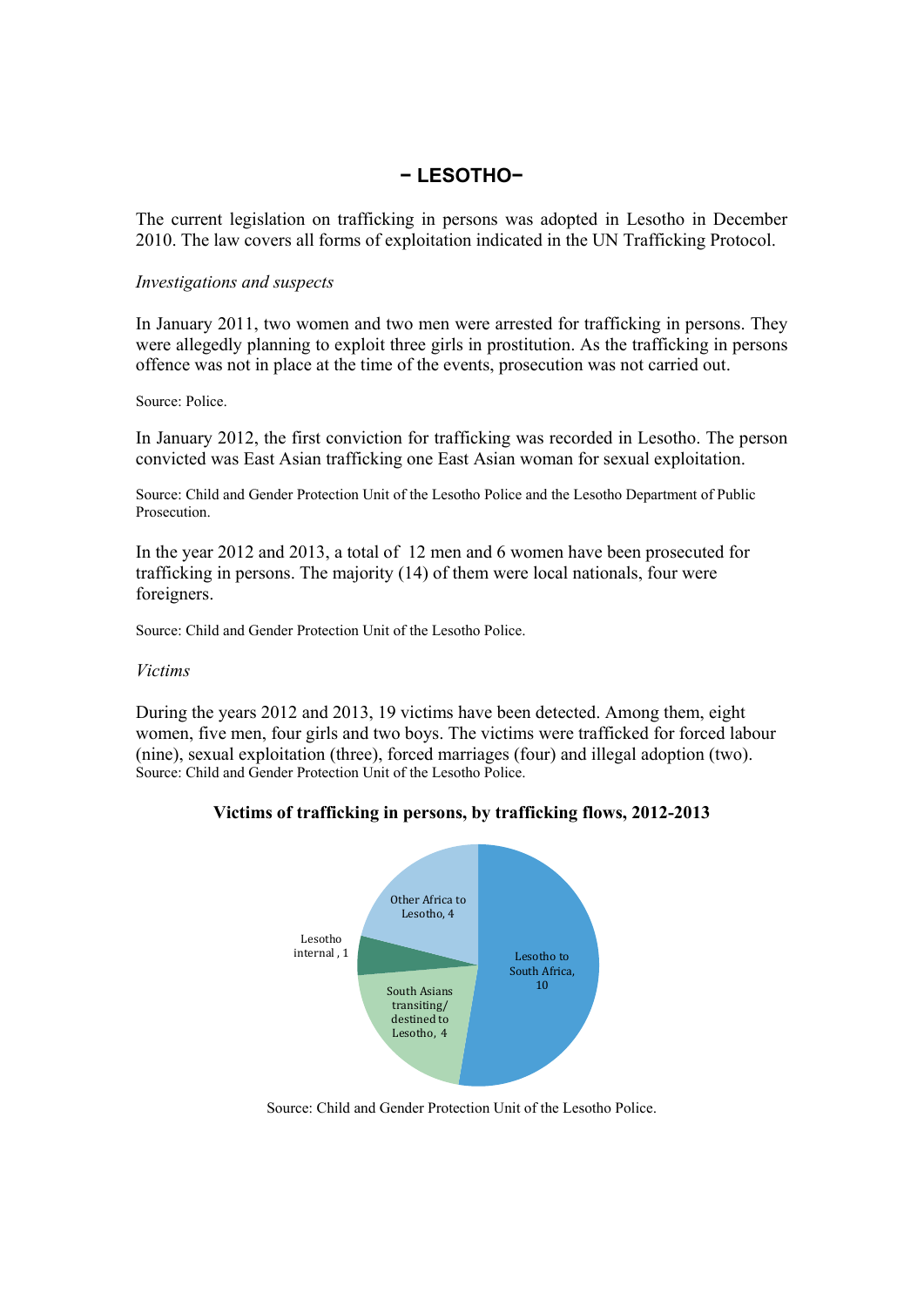# **− MAURITANIA −**

The specific offence of trafficking in persons covers all forms of exploitation indicated in the UN Trafficking Protocol, with the exclusion of some forms of slavery. In the year 2007, Mauritania has introduced the offence of 'slavery' in its criminal code.

#### *Investigations and suspects*

There are no cases registered under the trafficking in persons offence. Between 2011 and 2012, four cases of slavery have been investigated. In 2011, four persons have been prosecuted for slavery and seven (five males and two females) were convicted. The offenders were all Mauritanians.

Source: Commission National des Droit des Hommes.

#### *Victims*

Connected to the slavery cases reported above, five victims of slavery practices were identified. The victims were all Mauritanians.

Source: Commission National des Droit des Hommes.

According to the UN Special Rapporteur on Contemporary Forms of Slavery, slavery practices in Mauritania have ethno-linguistic and tribal connotations. The victims belong either to the Black Africans or the so-called Black Moors (*Haratine*) communities.

In the rural areas, slavery is a continued practice. Enslaved children in the countryside usually work taking care of the livestock, cultivating subsistence crops and performing domestic work and other labour activities in support of their masters' activities. Children in slavery–like conditions in urban areas are often found working in domestic households. The phenomenon of the *talibes* (religious students) who are forced to beg on the streets also exists. It is reported these children may be trafficked or sent from Senegal and Mali.

Source: Report of the UN Special Rapporteur on Contemporary forms of Slavery, 26 August 2010.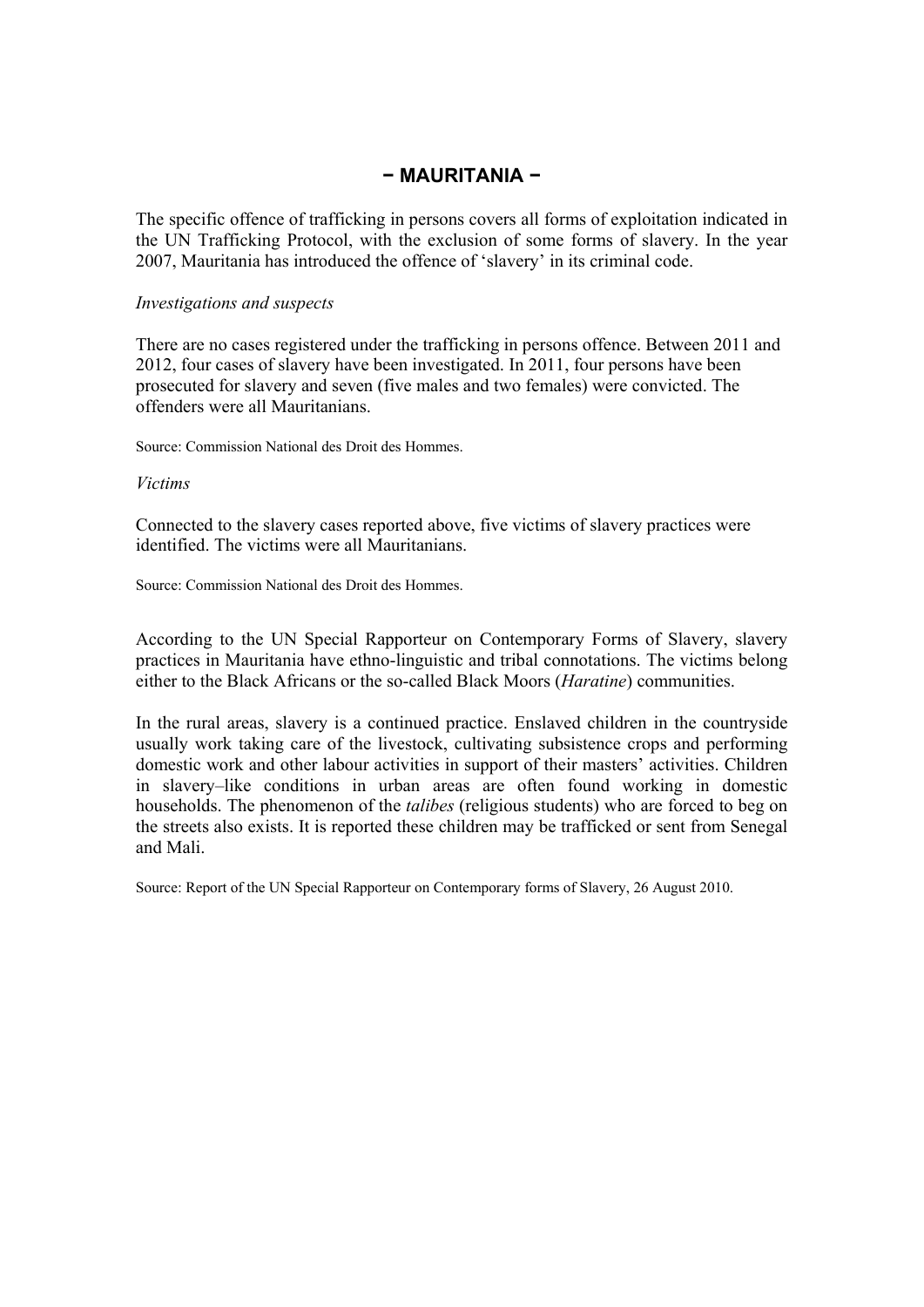## **− MOZAMBIQUE−**

The current legislation on trafficking in persons in Mozambique covers all forms of exploitation indicated in the UN Trafficking Protocol.

## *Investigations and suspects*

During the year 2012, 24 cases of trafficking in persons were recorded by the national authorities. During the same year, ten persons were prosecuted for the same crime.

Source: PGR-Procuradoria-General da República de Moçambique.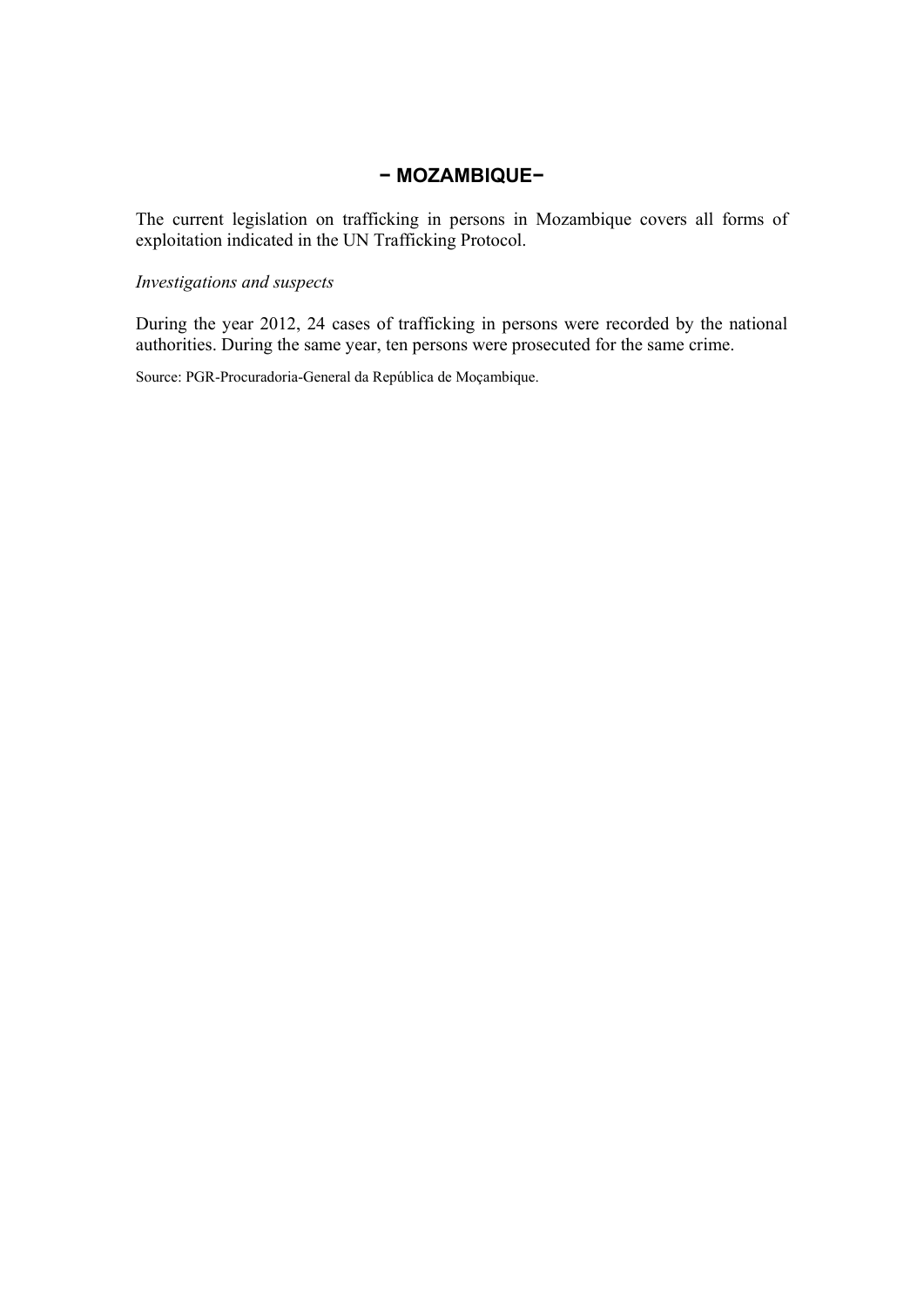## **− NAMIBIA −**

Trafficking in persons in Namibia is criminalized under the Prevention of Organized Crime Act (POCA). The act was made operative in 2009, even if promulgated in 2004. The definition of trafficking in persons in the POCA follows the definition of the article 3 of the Trafficking Protocol. Nevertheless, the act does not cover the provisions for the victims protection, as indicated in the Protocol.

## *Investigations and suspects*

The authorities report one case of trafficking in persons investigated in 2012. Two women (one local and one foreigner) were prosecuted in connection with this case. In December 2013, the case was till pending at the High Court awaiting for final decision. No convictions have been recorded in Namibia for trafficking in persons at the end of 2012.

Source: GEIA Namibia.

*Victims* 

In 2012, four girls were identified as victims of trafficking in connection with the one case reported above.

Source: GEIA Namibia.

In 2012, the Committee for the Right of the Child reported about child labour in the country, particularly in the rural areas. Children are trafficked for exploitation in the agriculture, road construction, vending and prostitution. Children are also trafficked for livestock and child-minding work.

Source: UN Convention for the Right of the Child - Concluding Observations on the consolidated second and third periodic reports of Namibia.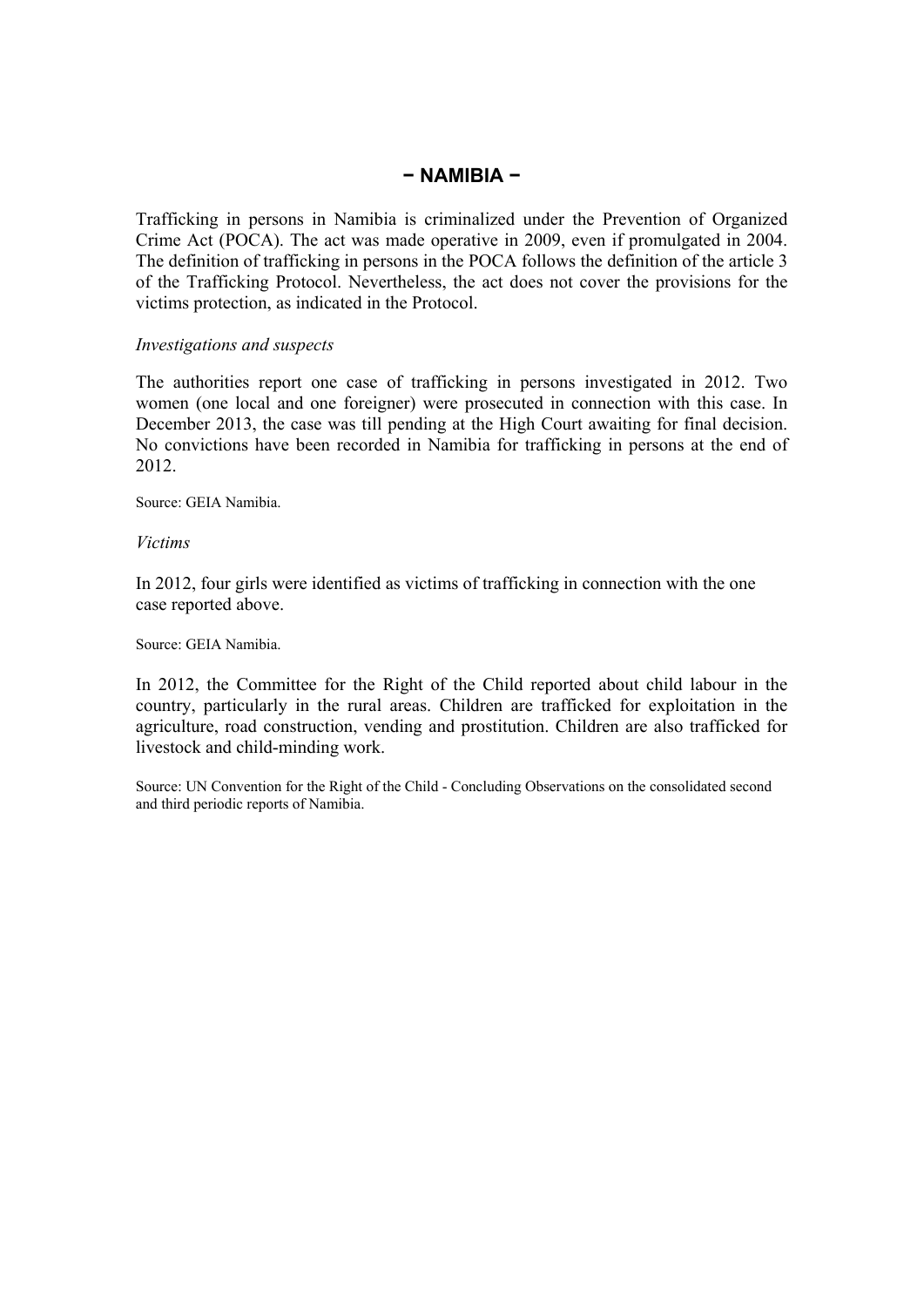## **− NIGERIA −**

The current legislation on trafficking in persons in Nigeria covers all forms of exploitation indicated in the UN Trafficking Protocol.

## *Investigations and suspects*





Source: National Agency for the Prohibition of Traffic in Persons (NAPTIP).



# **Number of persons convicted of trafficking in persons, by gender, 2010-2012**

Source: National Agency for the Prohibition of Traffic in Persons (NAPTIP).

All persons convicted were Nigerian nationals.

Source: National Agency for the Prohibition of Traffic in Persons (NAPTIP).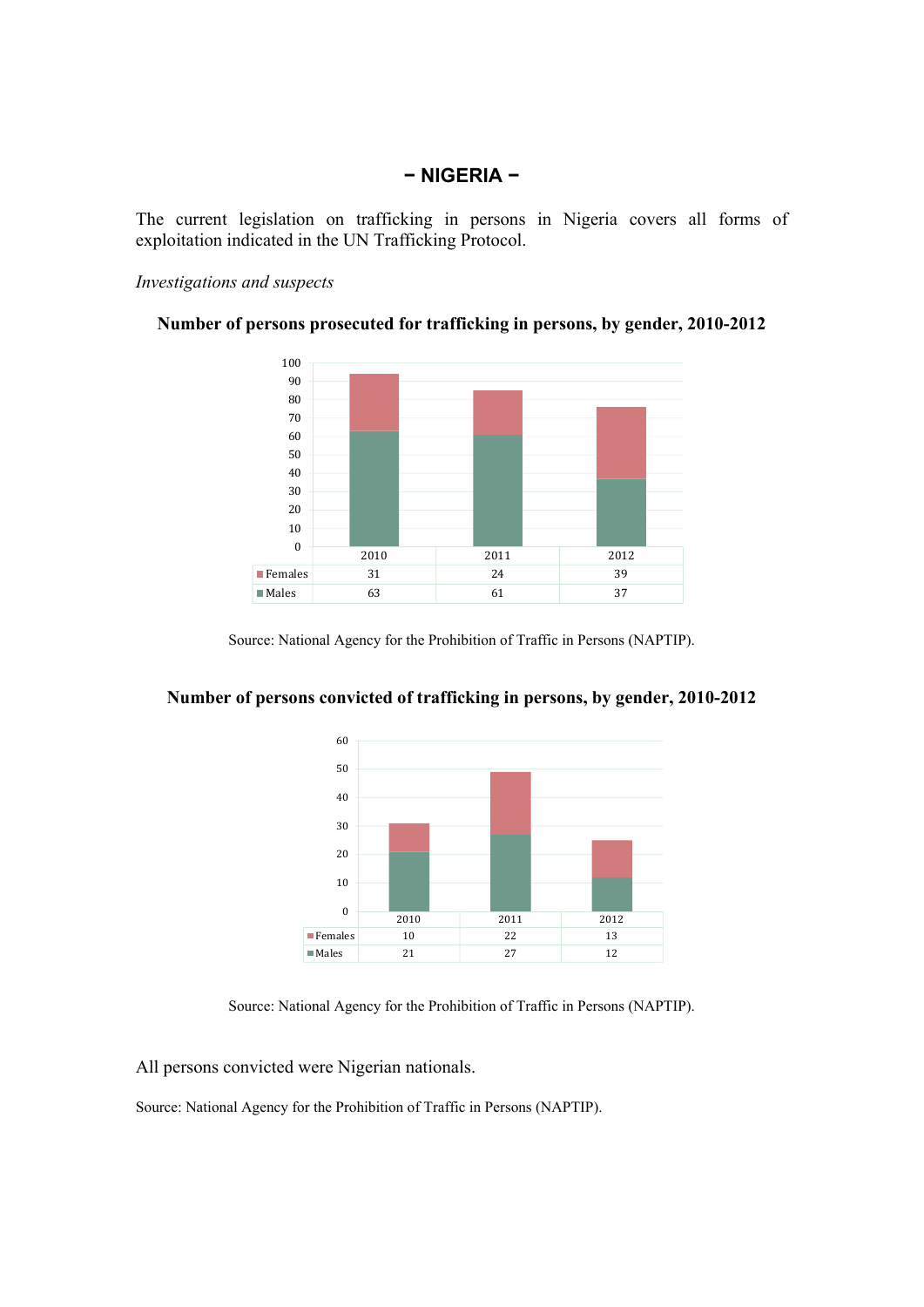#### *Victims*



**Number of detected victims of trafficking, by age and gender, 2010-2012** 

Source: National Agency for the Prohibition of Traffic in Persons (NAPTIP).

# **Number of detected victims of trafficking, by form of exploitation, 2010-2012**



Source: National Agency for the Prohibition of Traffic in Persons (NAPTIP).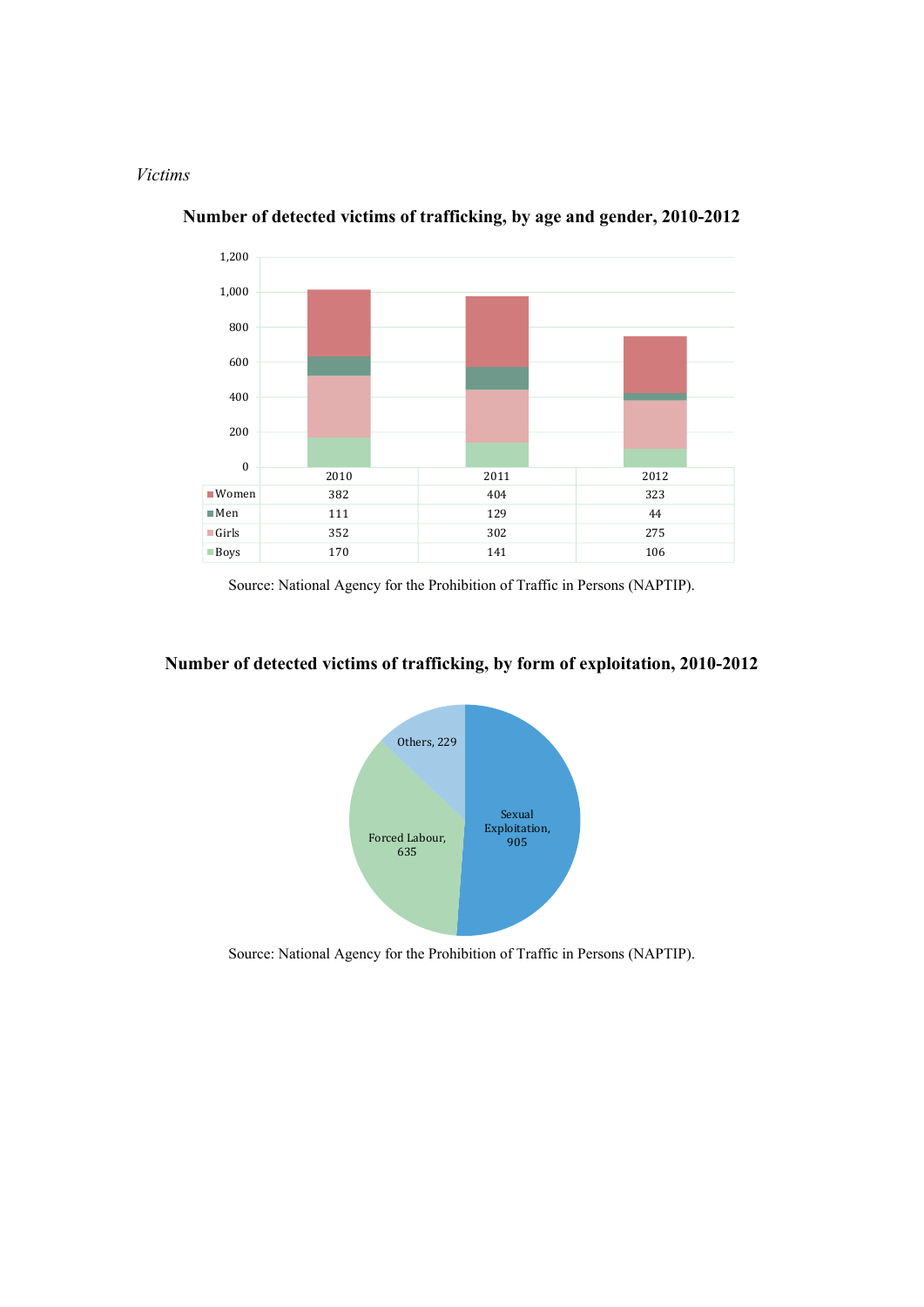

**Number of detected victims of trafficking, by country of citizenship, 2010-2012** 

Source: National Agency for the Prohibition of Traffic in Persons (NAPTIP).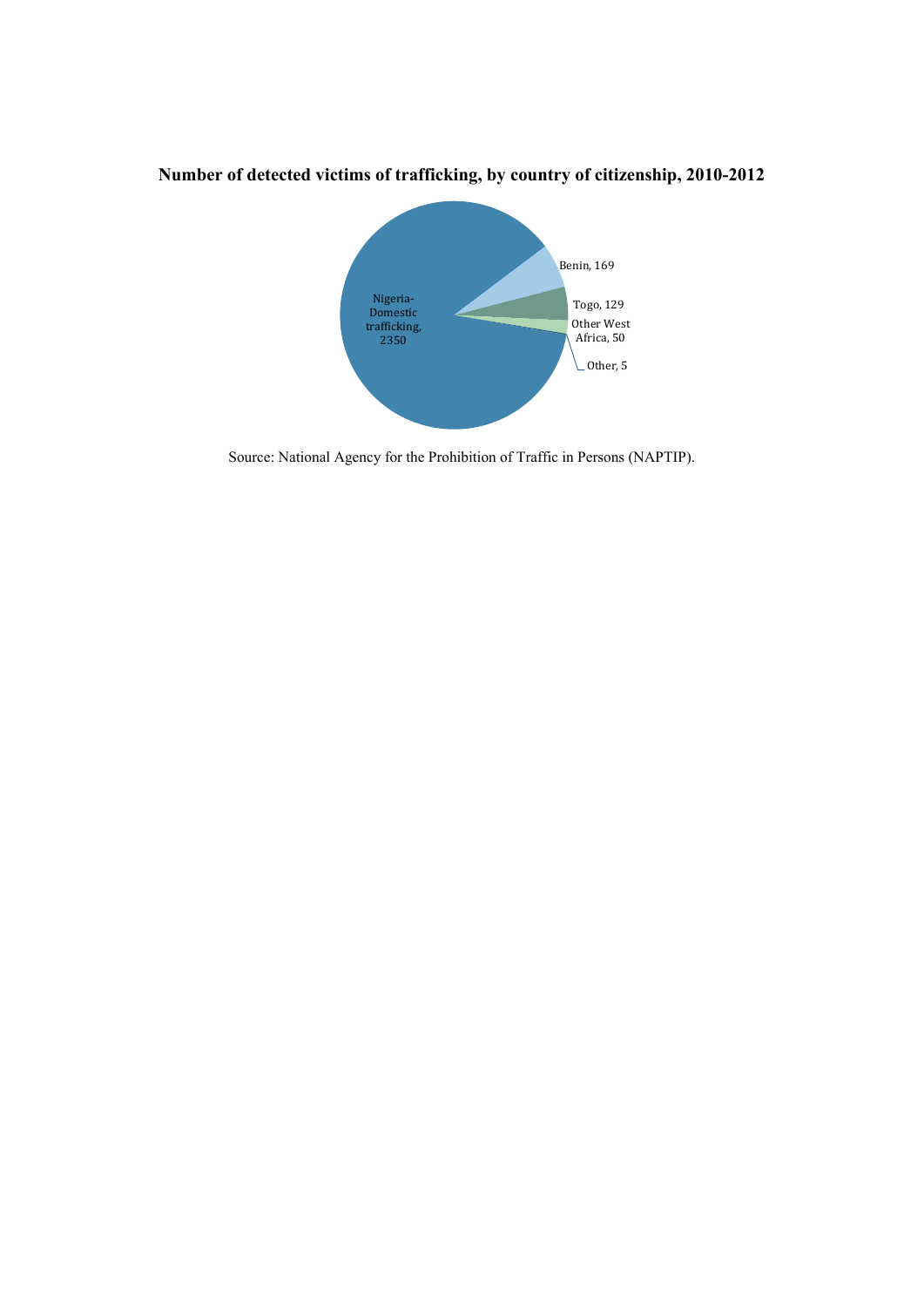# **− RWANDA −**

The current legislation on trafficking in persons in Rwanda covers just some of the forms of exploitation listed in the UN Trafficking Protocol.

#### *Investigations and suspects*

The national police of Rwanda reported one case of child trafficking investigated in the year 2011. In addition, in 2011 13 cases concluded with a conviction in first instance and 7 with a conviction in second instance for the crime of involving children into prostitution.

Source: National Prosecutor Authority Report/Ministry of Justice.

#### *Victims*

The UN committee on Economic, Social and Cultural Rights reported about child labour in agriculture, as domestic workers, in small company and light manufacturing, brick making, mining industries. The committee is also concerned that child trafficking for sexual exploitation persists in Rwanda.

Source: UN Economic and Social Council - Concluding observations on the second to fourth periodic report of Rwanda, adopted by the Committee at its fiftieth session (29-April-17May 2013).

The Committee on the Protection of the Rights of all Migrant Workers and Member of their Families reported Rwandan children recruited and sent to Kenya, Uganda and Tanzania where they are exploited in agriculture and subject to domestic slavery or prostitution. The Committee also report about children from neighboring countries subjected to prostitution in Rwanda.

Source: UN International Convention on the Protection of the Rights of All Migrant Worker and Member of their Families - Concluding observations of the Committee on the initial periodic report of Rwanda, adopted at its seventeenth session (10-14 September 2012).

During the year 2012, 29 children victims exploited as Child Soldiers were repatriated in Rwanda and assisted by the Demobilization and Reintegration Commission. In 2011, 19 were the former child soldiers repatriated and assisted in Rwanda.

Source: Rwanda Demobilization ad Reintegration Commission - Report 2012 and 2011.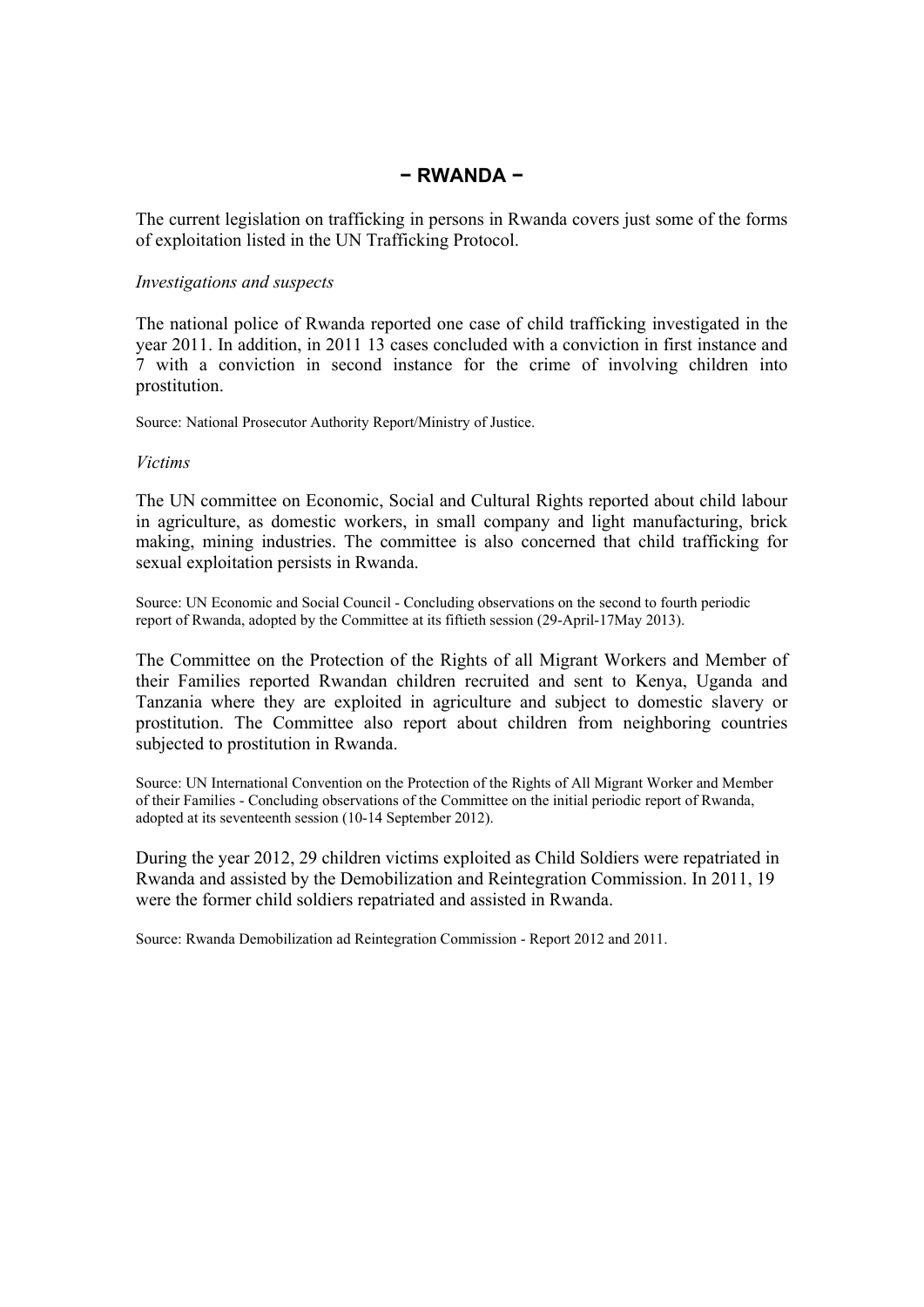## **− SENEGAL −**

The current legislation on trafficking in persons in Senegal covers all forms of exploitation indicated in the UN Trafficking Protocol.

#### *Investigations and suspects*

The authorities registered 13 cases of trafficking in persons between 2011 and 2012. Six persons have been prosecuted and convicted, all males, Senegalese and foreign nationals.

Source: Courts of Tambacounda et Saint-Louis.

## *Victims*

During the reporting period, victims from Senegal and Nigeria have been identified by the national authorities.

Source: Courts of Tambacounda et Saint-Louis.

The trafficking of children for the purpose of begging (*talibe*) has been widely reported in Senegal. Children from the rural area of the country are taken by religious schools and forced them to beg. According to some estimate produced by the national authorities, about 30,000 children maybe in this condition in Senegal.

In addition, there have been identified cases of trafficking for sexual exploitation in the gold mining areas of the south east of Senegal. This has involved hundreds of women and girls are being recruited from Nigeria, Ghana and some other West African countries for exploitation there.

Source: UNODC Senegal.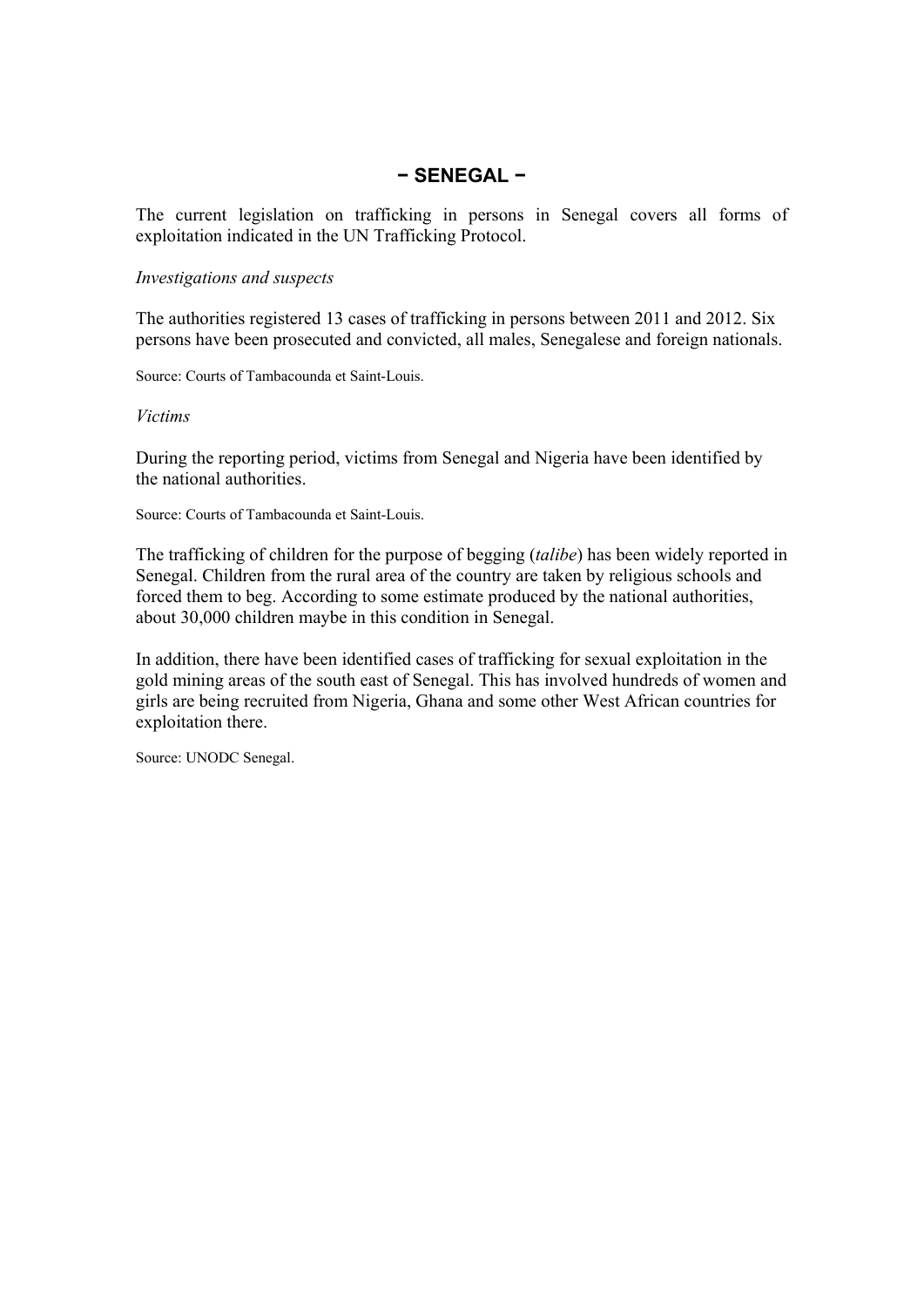# **− SIERRA LEONE −**

The current legislation on trafficking in persons in Sierra Leone covers all forms of exploitation indicated in the UN Trafficking Protocol.

## *Investigations and suspects*

National authorities reported three persons (two males and one female) convicted of trafficking in persons in the year 2010. In these cases, five victims were detected. All victims were girls nationals of Sierra Leon.

Source: Family Support Unit (FSU).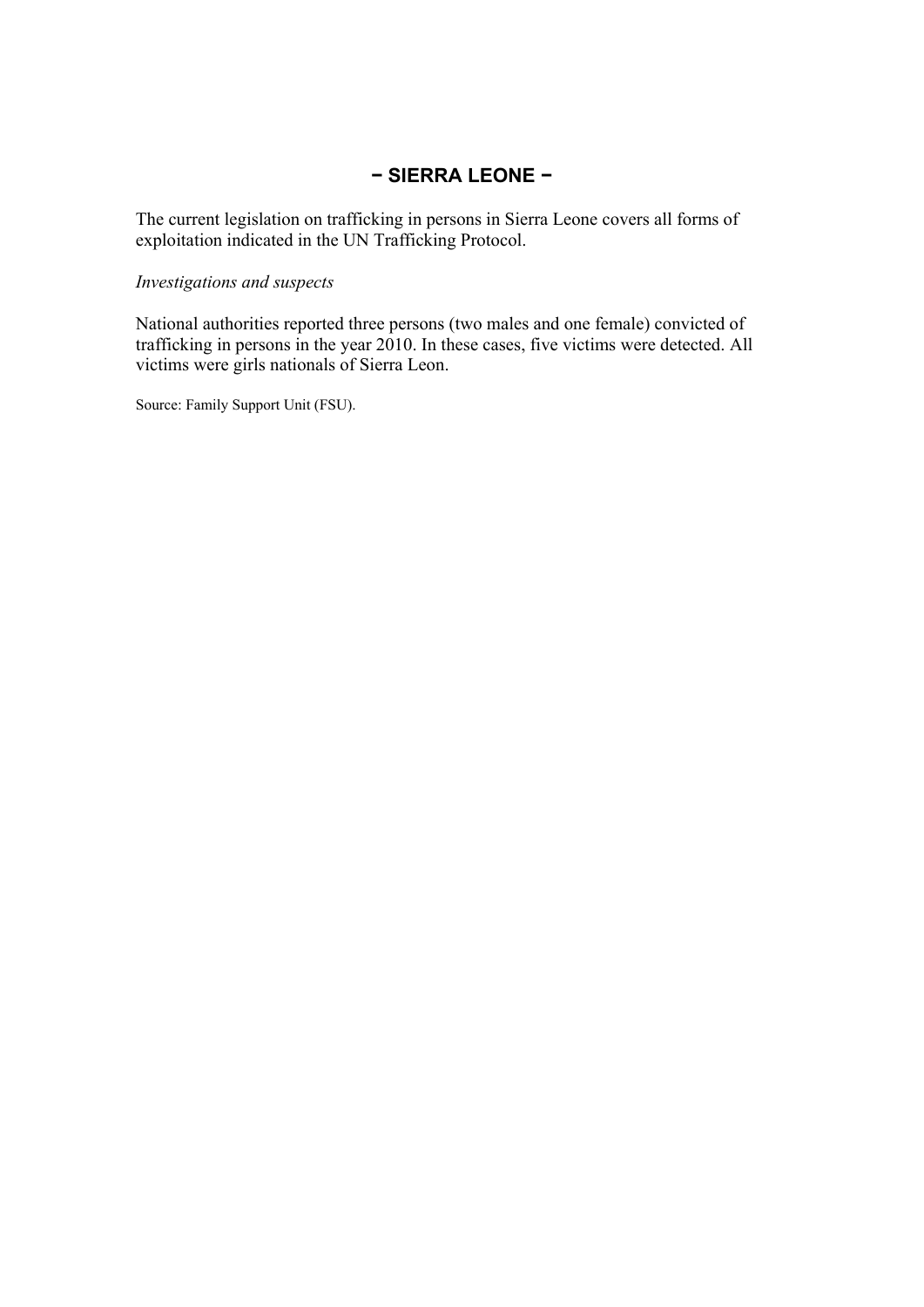# **− SOUTH AFRICA −**

The specific offence of trafficking in persons was introduced in South Africa in the year 2013. Before the introduction of this law, trafficking cases were prosecuted with other offences.

## *Investigations and suspects*

During the fiscal years 2011/12 and 2012/13, the South African police reported to have investigated 40 cases of trafficking in persons under other offences.

Source: South Africa Police Service.

#### *Victims*

The police reported to have detected 155 victims of trafficking during the fiscal years 2011/12 and 2012/13.

## **Victims of trafficking in persons, by country of citizenship, FY2011/12 - FY2012/13**



Source: SAPS-DHSD Statistics.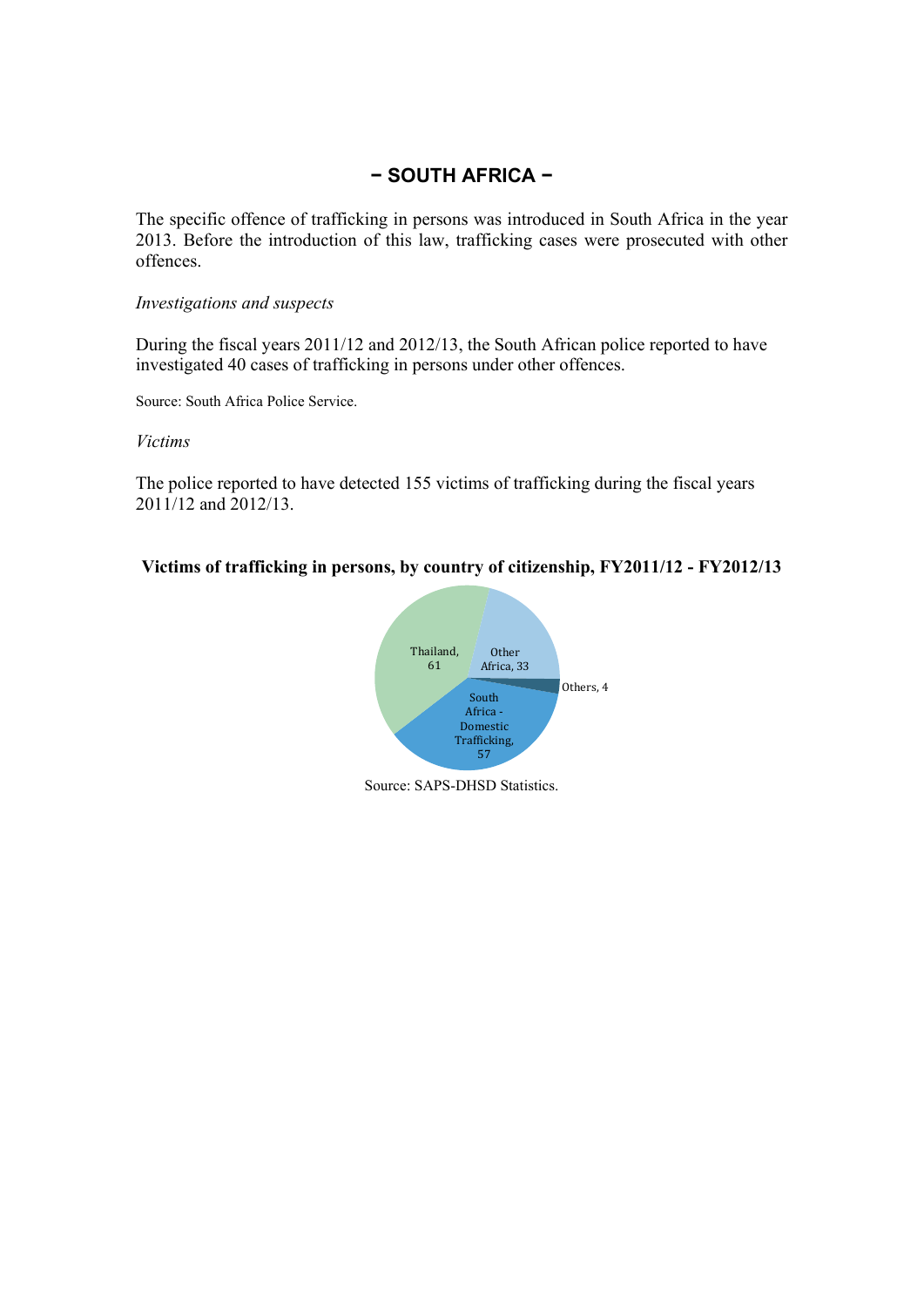# **− SWAZILAND−**

The current legislation on trafficking in persons in Swaziland was adopted in 2010. The laws cover all forms of exploitation indicated in the UN Trafficking Protocol.

## *Investigations and suspects*

Since the enactment of the new offence on trafficking in persons in March 2010, four investigations have been conducted, four persons have been prosecuted and three were convicted for this crime.

Source: Office of the Prime Minister - National Strategic Framework and Action Plan 2013-2015.

#### *Victims*



## **Detected victims of trafficking in persons, by age and gender, 2010-2012**

Source: Office of the Prime Minister - National Strategic Framework and Action Plan 2013-2015.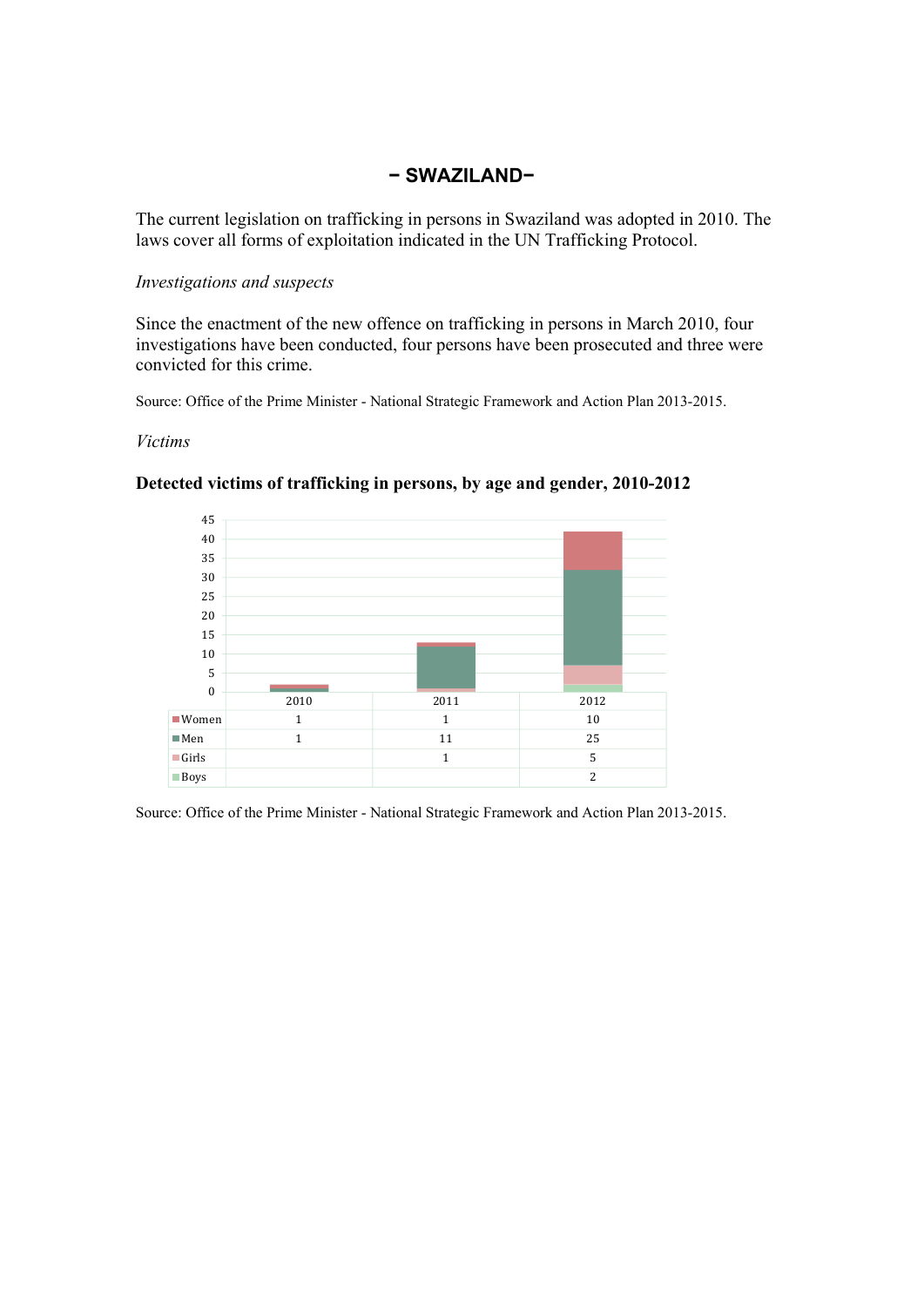

**Detected victims of trafficking in persons, by age and gender, 2010-2012** 

Source: Office of the Prime Minister - National Strategic Framework and Action Plan 2013-2015.

## **Detected victims of trafficking in persons, by country of destination, 2010-2012**



Source: Office of the Prime Minister - National Strategic Framework and Action Plan 2013-2015.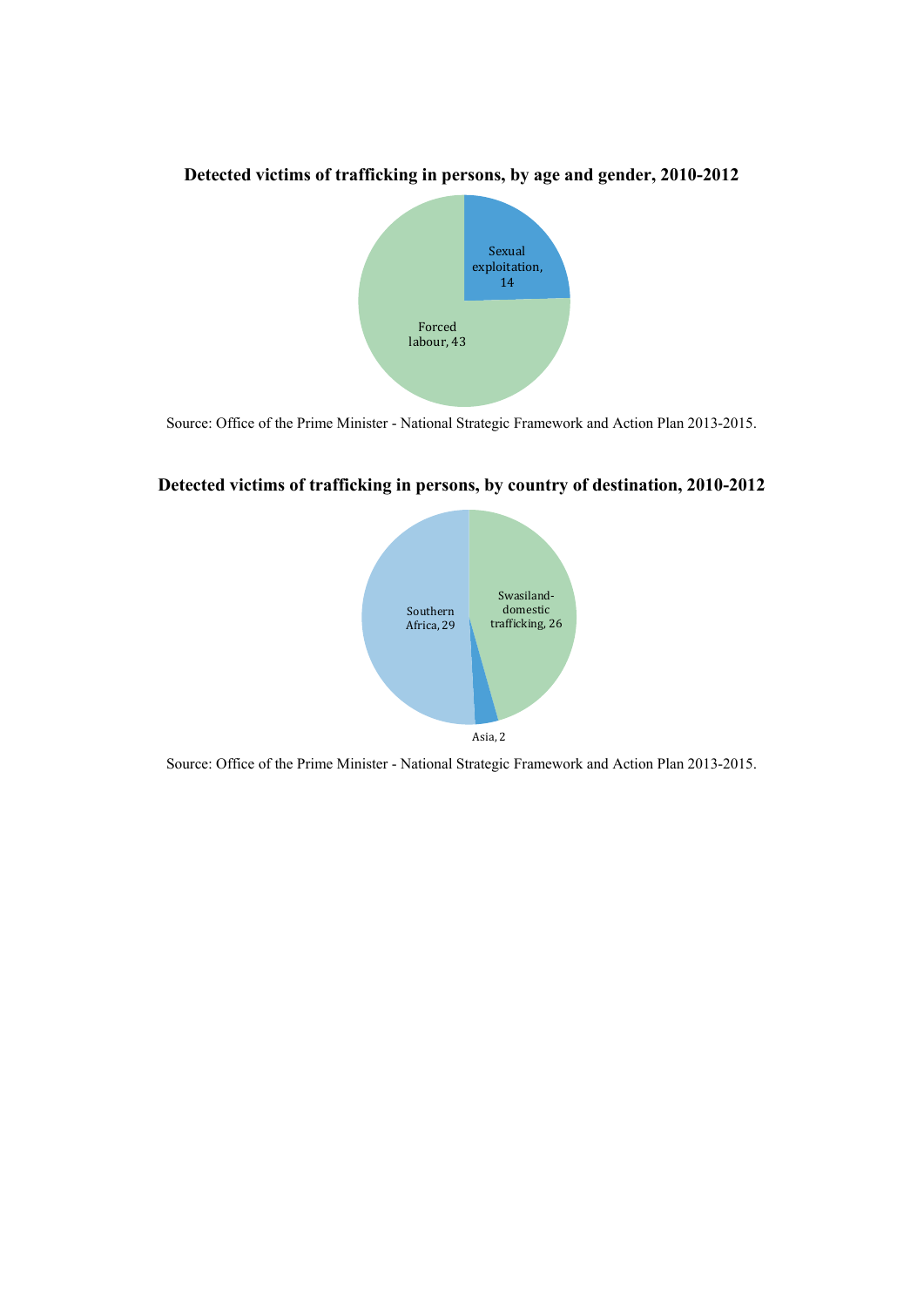# **− TOGO −**

The current legislation on trafficking in persons in Togo covers trafficking in children.

## *Investigations and suspects*

The local authorities reported to have prosecuted 122 persons, and convicted 106 persons of child trafficking during the period 2010 and 2011.

Source: Ministère de la Justice du Togo.

## *Victims*

As the legislation just covers child trafficking, authorities reported to have detected just child victims in the period 2010 and 2011, 245 boys and 390 girls.

Source: The Committee for the Reception and Social Reinsertion of Trafficked Children (CNARSEVT).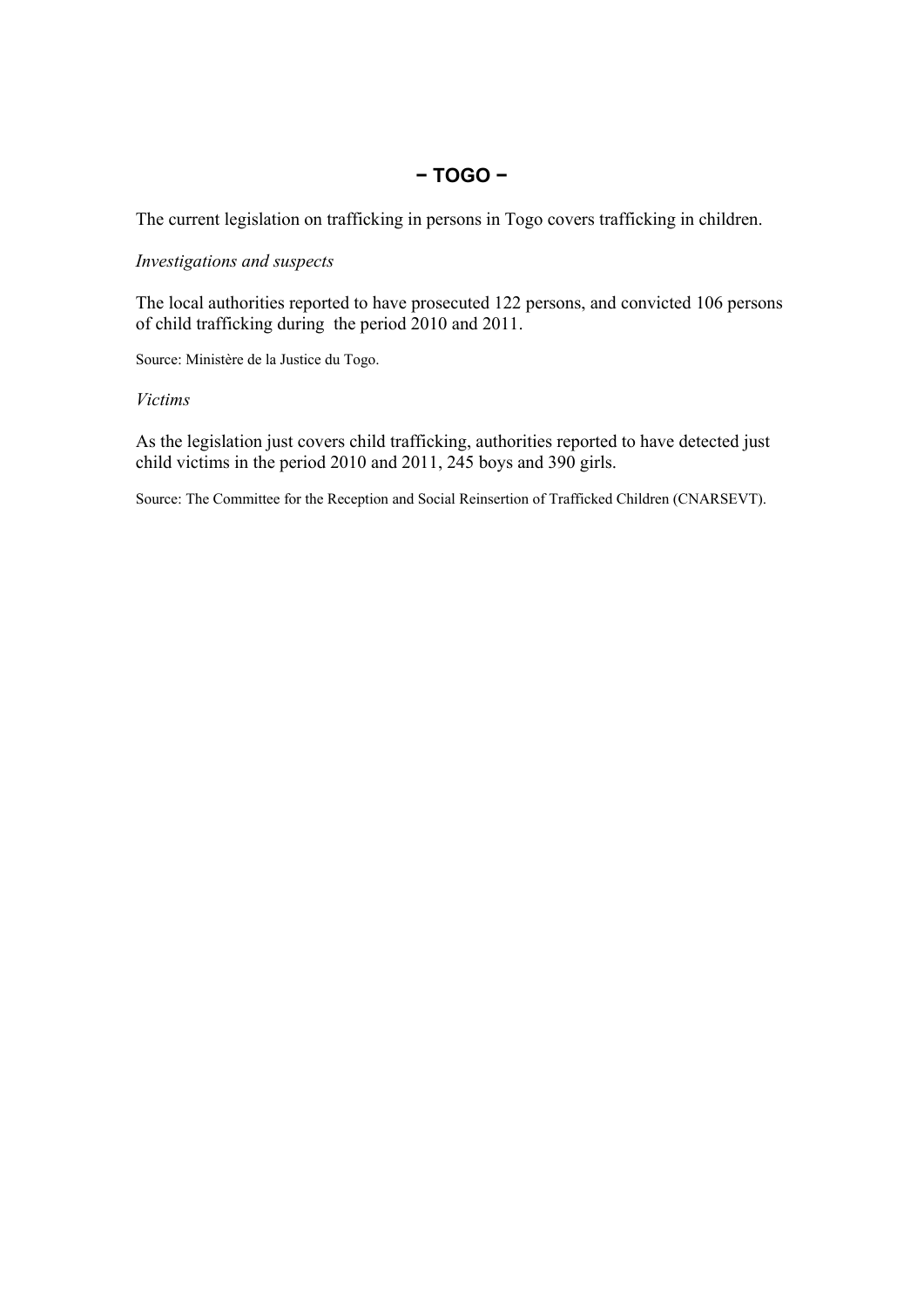## **− UGANDA −**

The current legislation on trafficking in persons in Uganda covers all forms of exploitation indicated in the UN Trafficking Protocol.

#### *Investigations and suspects*

In 2011, four persons (one male and three females) have been prosecuted for trafficking in persons. No convictions under this legislation have been reported in 2010 and 2011.

Source: Uganda Police, *Annual Crime Report 2011*.

#### *Victims*

In the year 2011, the police reported having detected 64 Ugandan victims repatriated from other countries, mainly Malaysia and other East Asian countries. Victims were also repatriated from neighboring African countries. In addition, during the same year, 69 children were victims of child trafficking, and 261 of Child Stealing. 14 cases of Ritual murders were recorded in 2010, while 8 cases in 2011.

Source: Uganda Police, *Annual Crime Report 2011*.

The International Organization for Migration assisted a number of victims, mainly trafficked for the purpose of forced labour, but also for committing crimes, for begging, slavery and sexual exploitation.

Source: IOM - CRTU Project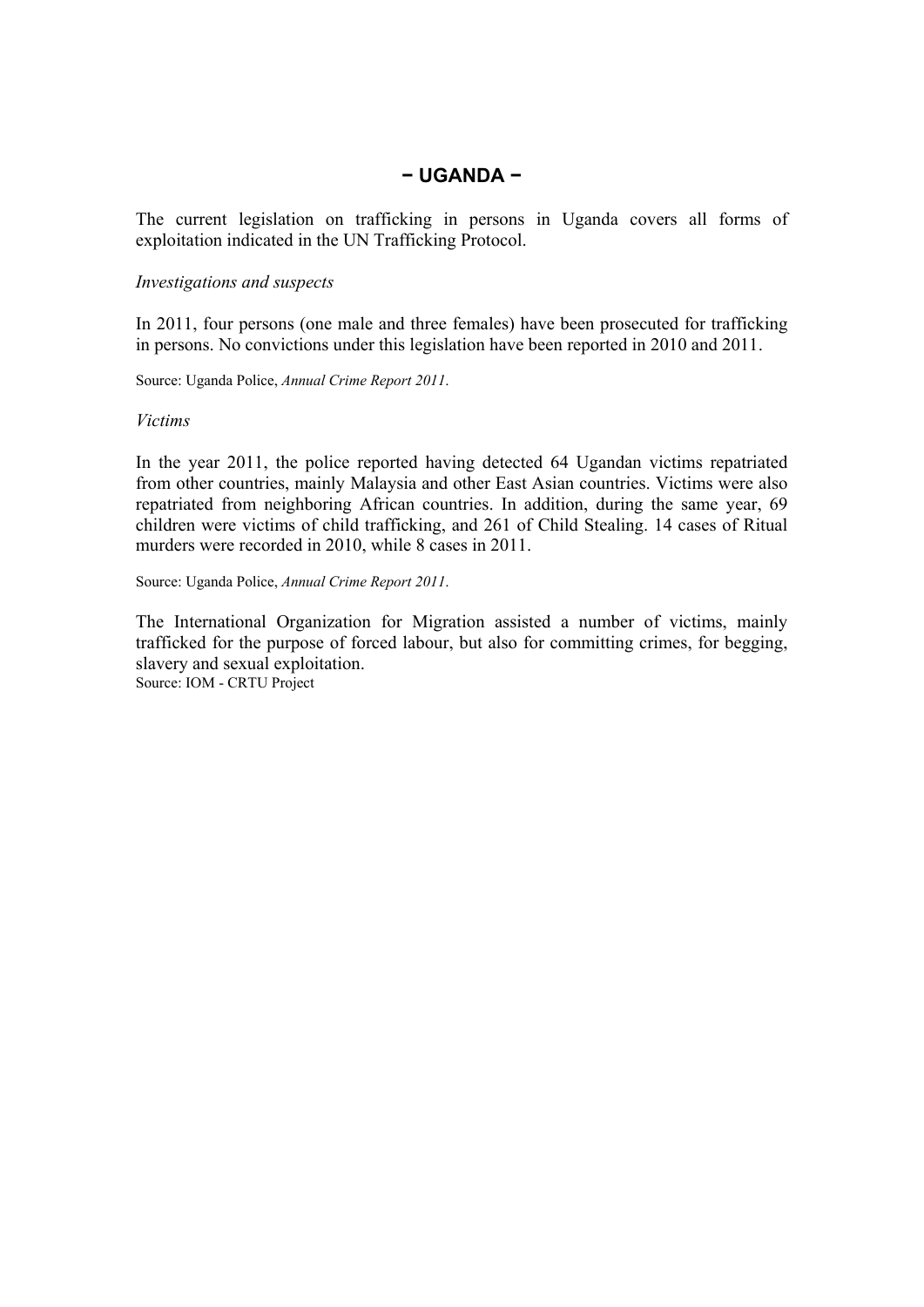# **− UNITED REPUBLIC OF TANZANIA −**

The current legislation on trafficking in persons in Tanzania covers all forms of exploitation indicated in the UN Trafficking Protocol.

#### *Investigations and suspects*

The authorities reported to have investigated one case of trafficking in persons in 2010, and four in 2012. In 2012, three persons have been prosecuted and two convicted for this crime. They were all Tanzanian nationals.

Source: Tanzanian Authorities.

#### *Victims*

During the year 2012, nine victims have been detected by the local authorities, all males trafficked for forced labour. Seven of them were Tanzanian and two Rwandan. The seven Tanzanian were repatriated from Ethiopia, were they were exploited in the gold mines in Moyale, and for construction works in Yemen.

Source: Tanzanian Authorities.